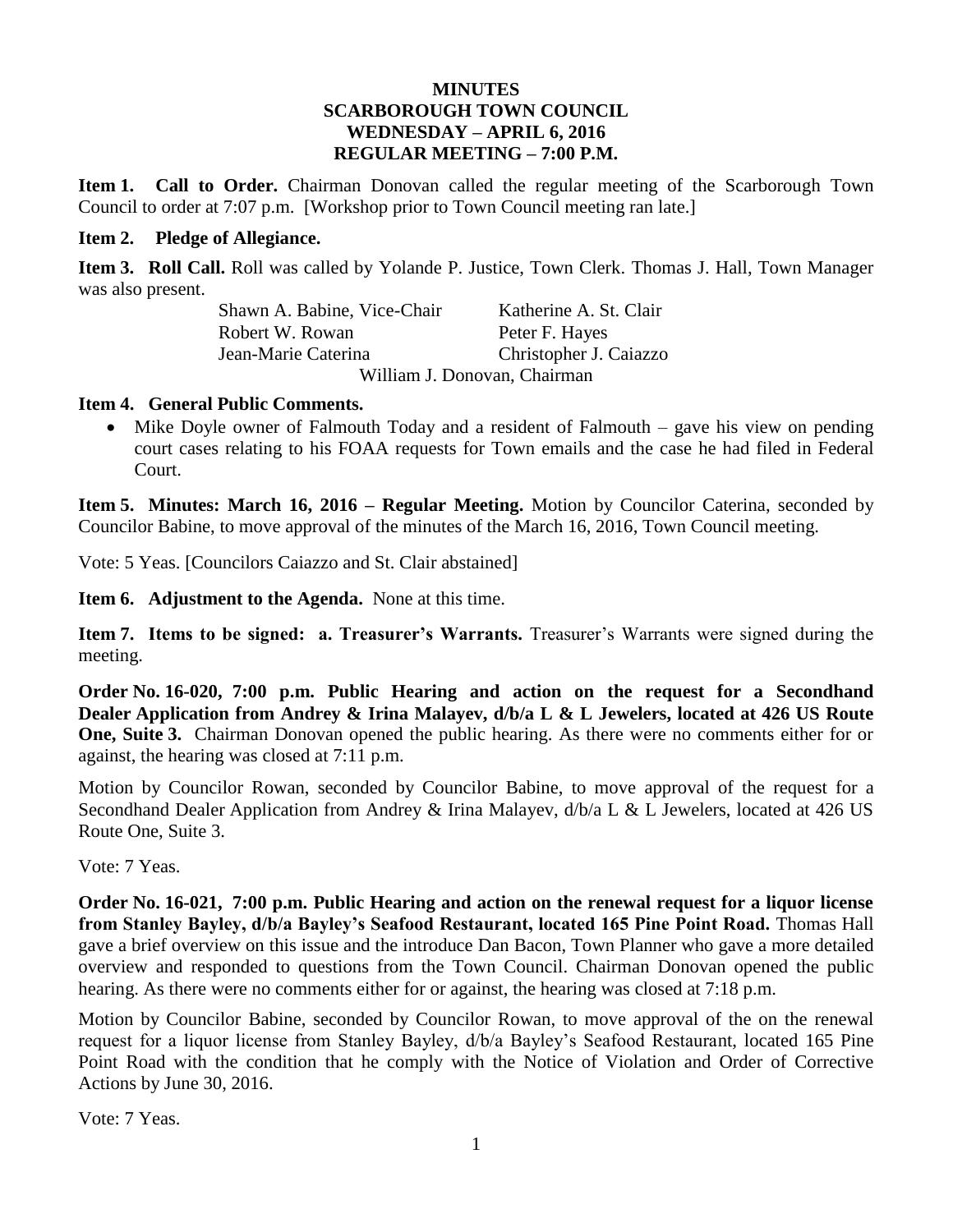#### **OLD BUSINESS:**

**Order No. 16-018. Second reading on the Bond Order for the 2016 Municipal and School Capital Improvement Projects and the Refunding of Certain General Obligation Bonds of the Town of Scarborough.** Thomas J. Hall, Town Manager, gave a brief over on this order.

Motion by Councilor Babine, seconded by Councilor Caterina, to move approval of the second reading on the Bond Order for the 2016 Municipal and School Capital Improvement Projects and the Refunding of Certain General Obligation Bonds of the Town of Scarborough, as follows:

#### **BOND ORDER FOR 2016 MUNICIPAL AND SCHOOL CAPITAL IMPROVEMENTS AND THE REFUNDING OF CERTAIN 2006, 2007, 2008 AND 2009 GENERAL OBLIGATION BONDS OF THE TOWN**

**BE IT ORDERED,** That under and pursuant to the provisions of Title 30-A, Sections 5721-5729 and 5772 of the Maine Revised Statutes, as amended, and the Charter of the Town of Scarborough, Maine, the following Municipal and School Capital Improvement Projects are hereby approved for funding:

| 2015-2016 Municipal - Equipment                     | <b>Amount to Bond</b> |
|-----------------------------------------------------|-----------------------|
| F.D. Extrication Tool Upgrade Project               | \$<br>71,000.00       |
| F.D. AED Replacement Project                        | 75,000.00             |
| F.D. Tank 3 Re-chassis                              | 37,000.00             |
| F.D. Service Plow Truck U7 (replace schedule)       | 45,000.00             |
| C.S. Replacement Tow Behind Mower                   | 14,050.00             |
| <b>Upgrade Radio Equipment - Communications</b>     | 39,100.00             |
| Plow Truck #4021                                    | 170,000.00            |
| Pickup Truck #4004                                  | 30,000.00             |
| Front End Loader #4014                              | 139,500.00            |
|                                                     | \$620,650.00          |
| 2015-2016 Municipal - Projects                      |                       |
| <b>MIS Office Reconfiguration</b>                   | 10,000.00             |
| <b>MIS Server Virtualization</b>                    | 25,000.00             |
| Eastern Trail Improvements (Local Match)            | 45,000.00             |
| Mid-level Road Rehabilitation                       | 543,000.00            |
| Pleasant Hill Reconstruction Phase II (RR Overpass) | 556,000.00            |
| Gorham Road Engineering                             | 65,000.00             |
| <b>Cummings Road Reconstruction</b>                 | 245,000.00            |
| Fuel Station Replacement Engineering & Permitting   | 60,000.00             |
|                                                     | \$1,549,000.00        |
| 2015-2016 School Projects                           |                       |
| H.S. Tech - New Laptops                             | 700,000.00            |
| 3 - 84 Passenger Buses                              | 301,350.00            |
|                                                     | \$1,001,350.00        |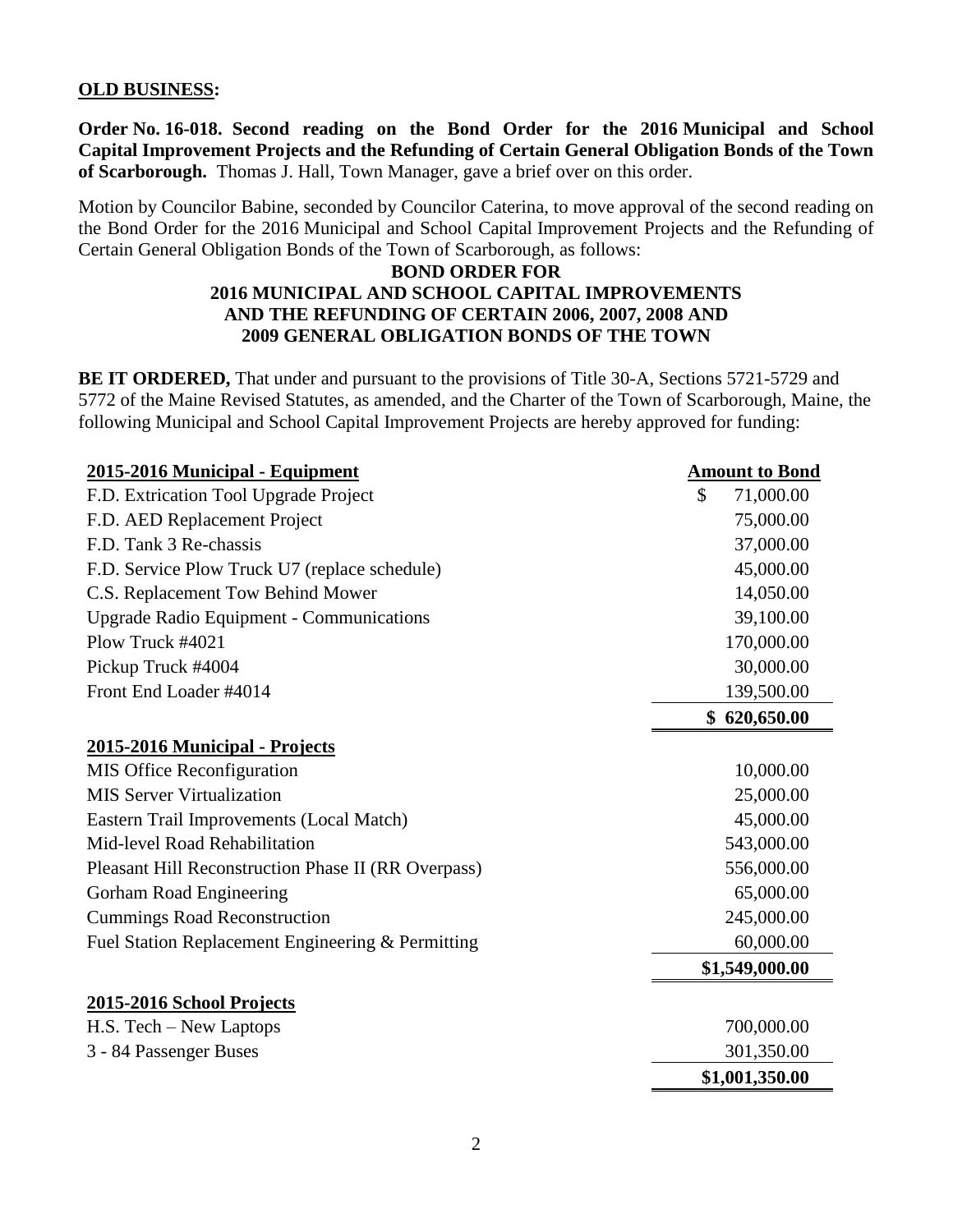| 2014-2015 Municipal - Projects                          |                  |
|---------------------------------------------------------|------------------|
| Mid-Level Road Rehabilitation (3 Miles per year)        | 68,000.00        |
|                                                         | \$<br>68,000.00  |
| 2014-2015 Municipal – Lease Projects                    |                  |
| 259 U.S. Route One – Fire Alarm System - Replacement    | 45,000.00        |
| MIS Main Office 10 GB Switch                            | 8,000.00         |
|                                                         | \$<br>53,000.00  |
| 2014-2015 School Projects                               |                  |
| DW Roofing                                              | 88,000.00        |
| DW Technology                                           | 360,000.00       |
| <b>Security System Upgrade Property</b>                 | 65,000.00        |
|                                                         | \$<br>513,000.00 |
| 2009-2010 Municipal - Projects                          |                  |
| Referendum to Fund-Purchase Parks and Conservation Land |                  |
| Danish Village Archway Relocation                       | 25,000.00        |
|                                                         | \$<br>25,000.00  |
| <b>Total to Bond</b>                                    | \$3,830,000.00   |

**BE IT FURTHER ORDERED,** That a sum, not to exceed \$3,830,000, is hereby appropriated to provide for the costs of said projects and expenses associated with said projects; and,

**BE IT FURTHER ORDERED,** That to fund said appropriation, the Treasurer and the Chairman of the Town Council are hereby authorized to issue, at one time or from time to time, general obligation securities of the Town of Scarborough, Maine, including temporary notes in anticipation of the sale thereof, in an aggregate principal amount not to exceed \$3,830,000 and the discretion to fix the date(s), maturity(ies), denomination(s), interest rate(s), place(s) of payment, call(s) for redemption, refunding, form(s), and other details of said securities, including execution and delivery of said securities against payment therefore, and to provide for the sale thereof, is hereby delegated to the Treasurer and the Chairman of the Town Council; and,

**BE IT FURTHER ORDERED,** That the Treasurer and the Chairman of the Town Council are hereby authorized to issue, at one time or from time to time, general obligation securities of the Town of Scarborough, Maine, in an aggregate principal amount not to exceed \$3,800,000, to refund, on an advance basis, the remaining outstanding 2006, 2007, 2008 and 2009 General Obligation Bonds of the Town of Scarborough, Maine, and the discretion to fix the date(s), maturity(ies), denomination(s), interest rate(s), place(s) of payment, call(s) for redemption, form(s), and other details of said securities, including execution and delivery of said securities against payment therefore, and to provide for the sale thereof, is hereby delegated to the Treasurer and the Chairman of the Town Council.

| <b>Roll Call Vote:</b> | Councilor Babine - Yea   | Councilor Caiazzo - Yea   |
|------------------------|--------------------------|---------------------------|
|                        | Councilor Rowan - Yea    | Councilor Hayes - Yea     |
|                        | Councilor Caterina - Yea | Councilor St. Clair - Yea |
|                        | Chairman Donovan - Yea   |                           |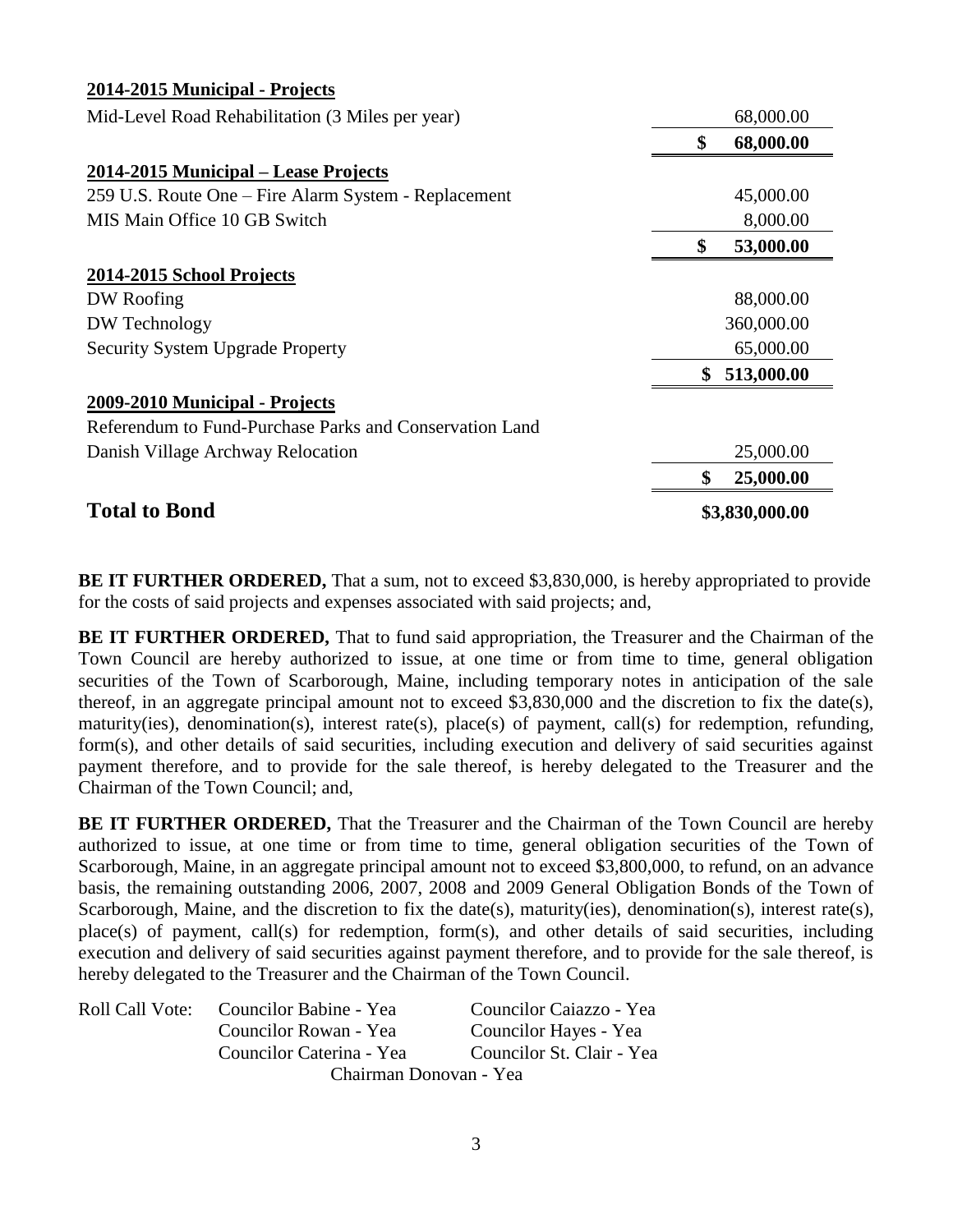**Order No. 16-022. Act on the request to approve the names that were posted to the Senior Advisory Board and the Scarborough Housing Alliance, by the Appointments Committee at the March 16, 2016, Town Council meeting.** Motion by Councilor Caterina, seconded by Councilor Babine, to move approval of the request to approve the names that were posted to the Senior Advisory Board and the Scarborough Housing Alliance, by the Appointments Committee at the March 16, 2016, Town Council meeting, as follows:

#### **Senior Advisory Board:**

Donnamarie Collins, 1<sup>st</sup> Alternate, with a term to expire in 2017 Kenneth N. Simons,  $2<sup>nd</sup>$  Alternate, with a term to expire in 2017

## **Scarborough Housing Alliance:**

Marj DeSanctis, Full voting member, with a term to expire in 2017

Vote: 7 Yeas.

#### **NEW BUSINESS:**

**Order No. 16-023. First Reading and schedule a Planning Board public hearing for an amendment to the Town of Scarborough Official Zoning Map to rezone the parcel located at 11 Willowdale Road and identified as Map U39, Lot 41 as shown on the Town Assessor's Map from the General Business District (B3) to the Residential 4 District (R4).** Karen Martin, President of Scarborough Economic Development, gave a brief overview on the proposed amendment to the Town of Scarborough Official Zoning Map and responded to questions from the Town Council.

Motion by Councilor Babine, seconded by Councilor Caterina, to Move approval of the first reading and schedule a Planning Board public hearing for an amendment to the Town of Scarborough Official Zoning Map to rezone the parcel located at 11 Willowdale Road and identified as Map U39, Lot 41 as shown on the Town Assessor's Map from the General Business District (B3) to the Residential 4 District (R4) and schedule a Town Council public hearing and second reading upon the filing of the Planning Boards recommendations, as follows:



Vote: 7 Yeas.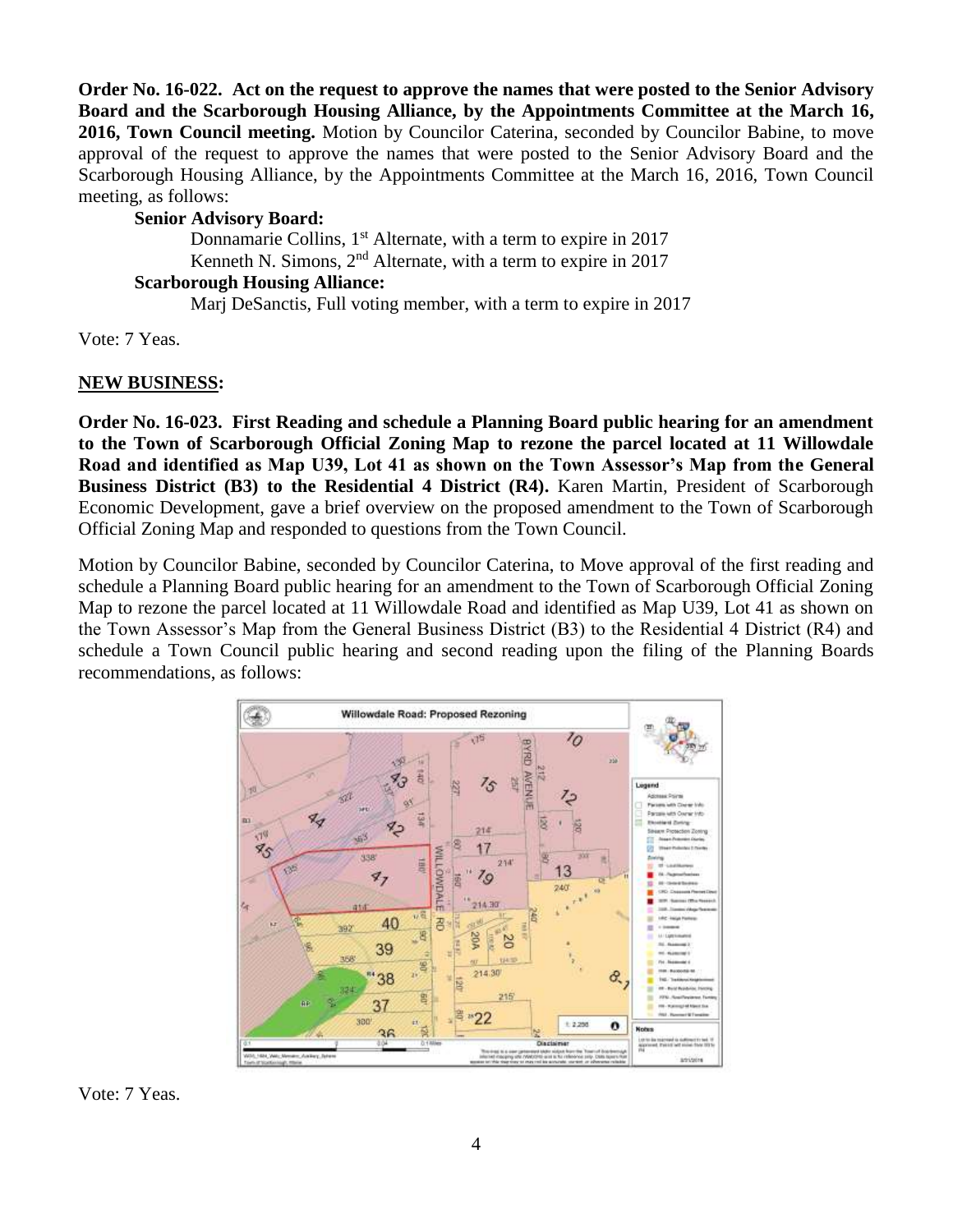**Order No. 16-024. First reading and schedule a public hearing on the on the proposed FY2017 Municipal/School Budget.** Thomas J. Hall, Town Manager, gave an overview on the proposed FY2017 Municipal Budget. Dr. George Entwistle, School Superintendent, gave an overview on the FY2017 School Budget.

The following individuals spoke on this order:

- Mike Turek of Bayberry Lane stated that this is the first time that he had understood what had been presented. He felt the presentations were both clear and he thanked the Town Manager and the Superintendent for this. He felt that this was a good start, but could do better.
- Stacey Neumann of Windsor Pines Drive and thanked the Town and the School for the presentations this evening. She felt that it was an excellent budget and would support the proposed budget.

Motion by Councilor Babine, seconded by Councilor Caterina, that be it ordered that the Scarborough Town Council moves approval of the first reading on the Fiscal Year 2017 Budget and **schedule the public hearing for Wednesday, May 4, 2016,** on the line item appropriations and expenditures for all offices, agencies and departments of the Town as follows, and approves other additional operating expenditures which may result from the receipt of Federal or State funds or other grants and subsidies not requiring local taxation:

| <b>SUMMARY MUNICIPAL OPERATING BUDGET 2017</b> |              |  |
|------------------------------------------------|--------------|--|
| <b>TOTAL ADMINISTRATION</b>                    | \$1,348,187  |  |
| <b>TOTAL TOWN CLERK/ELECTIONS</b>              | 193,957      |  |
| TOTAL HUMAN RESOURCE/GENERAL ASSISTANCE        | 320,015      |  |
| <b>TOTAL FINANCE ALL DIVISIONS</b>             | 1,024,430    |  |
| TOTAL MUNICIPAL INFORMATION SYSTEMS            | 1,183,430    |  |
| TOTAL PLANNING DEPARTMENT ALL DIVISIONS        | 951,269      |  |
| TOTAL COMMUNITY SERVICES ALL DIVISIONS         | 2,753,340    |  |
| TOTAL LIBRARY NET - TOWN APPROPRIATION         | 1,099,898    |  |
| <b>TOTAL SEDCO</b>                             | 224,694      |  |
| <b>TOTAL FIRE ALL DIVISIONS</b>                | 4,641,596    |  |
| <b>TOTAL POLICE ALL DIVISIONS</b>              | 6,228,611    |  |
| TOTAL PUBLIC WORKS ALL DIVISIONS               | 6,748,940    |  |
| <b>TOTAL DEBT</b> (Town Only)                  | 4,875,093    |  |
| <b>MUNICIPAL TOTALS</b>                        | \$31,593,460 |  |

Be it further ordered**,** that the Scarborough Town Council hereby appropriates the sum of **\$75,000** for Resident Senior Property Tax Relief as authorized under – Chapter 313 – Property Tax Assistance Ordinance; and,

Be it further ordered, that the Scarborough Town Council hereby appropriates, for school purposes, the Education Operating Budget (including Adult Education, Food Services and school debt), the sum of **\$47,508,938** and the Town of Scarborough raises as the local share for the Education Operating Budget, the sum of **\$39,833,562** and,

Be it further ordered, that the Town Council hereby authorizes the Chairperson of the Town Council to sign the Municipal Expenditure Warrant approving all expenditures paid at the regular meetings of the Town Council and;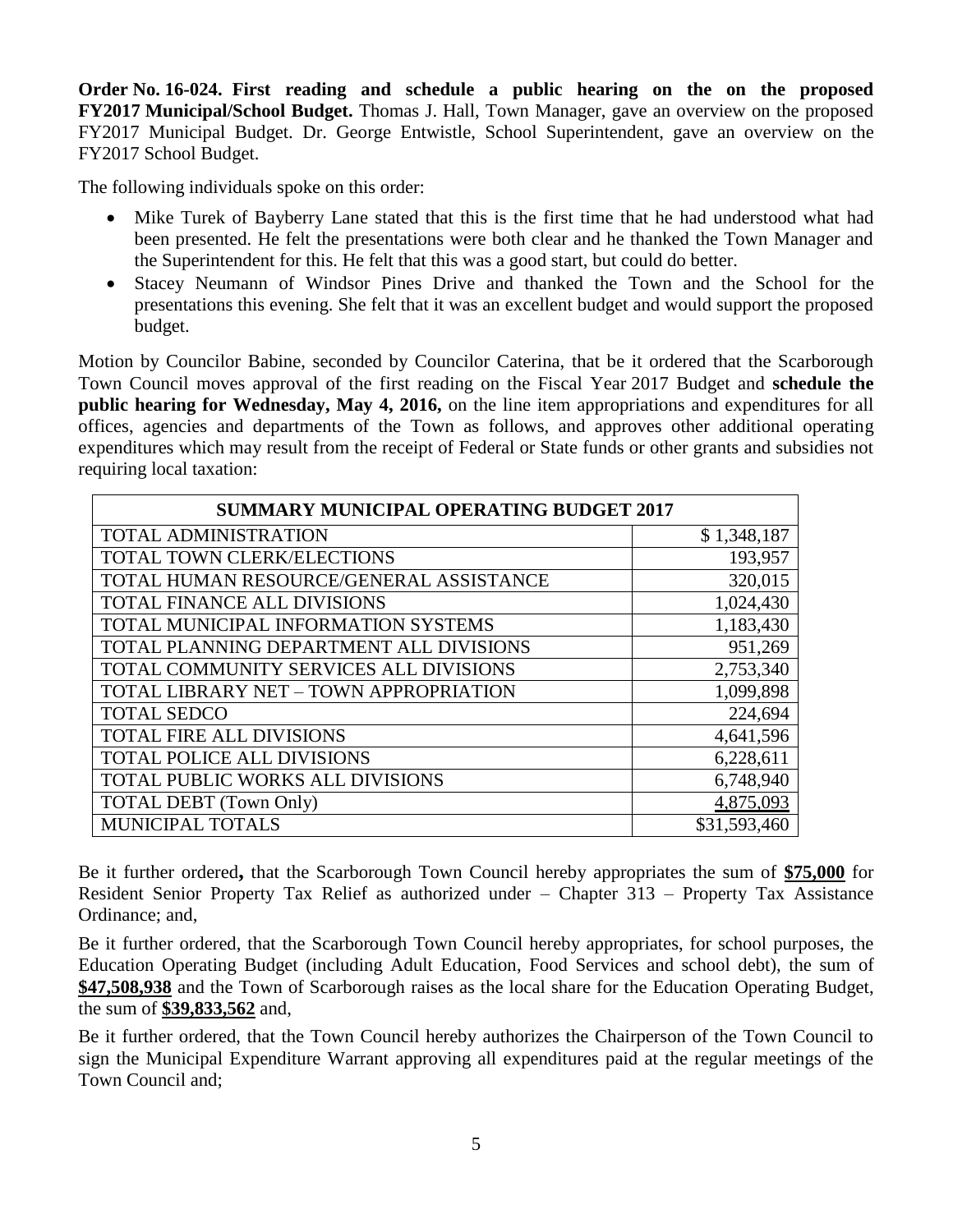Be it further ordered, that the Town of Scarborough hereby adopts the **Schedule of License, Permit and Application Fees** as presented and attached hereto – Chapter 311 – Town of Scarborough, Schedule of License, Permit and Application Fees, for Budget Presentation FY 2017; and,

Be it further ordered, that the Town of Scarborough hereby appropriates the Town's due portion of the County Tax, in the amount of **\$2,568,852** for the period July 1, 2016 through June 30, 2017; and,

Be it further ordered, that the Scarborough Town Council hereby appropriates for capital purposes, the sum of **\$1,380,830** for school capital programs and **\$1,194,470** for town capital equipment and **\$2,194,132** for town capital improvements; for a total Capital Budget of **\$4,769,432** to be funded from property taxes, lease and bond arrangements and other local, state and federal sources; and,

Be it further ordered, that the Total Gross Budget of **\$87,586,082** this total less estimated revenues and other credits of **\$27,188,603** result in a Net Appropriation of **\$60,397,479**, which shall be raised from taxation. The Scarborough Town Council further fixes **Monday, October 17, 2016**, and **Wednesday, March 15, 2017,** as the dates upon each of which one-half of such tax is due and payable, and pursuant to 36 M.R.S.A. Section 505.4 with interest to accrue upon taxes due and unpaid after each such date at the rate of **7.00%** per annum.

Be it further ordered, that in accordance with 36 M.R.S.A Section 506, the Tax Collector/Treasurer is authorized to accept prepayment of taxes not yet committed or prior to any due date and pay no interest thereon. In accordance with 36 M.R.S.A. Section 506-A, a taxpayer that pays an amount in excess of that finally assessed shall be repaid the amount of overpayment plus interest from the date of overpayment at the annual rate of **3.00%.**

Be it further ordered, that the Town Council hereby authorizes the Finance Director-Tax Collector/Treasurer or Deputy Tax Collector/Treasurer to withhold monies payable to the Town of Scarborough to cover taxes due pursuant to M.R.S.A. Title 36, Section 905; to sign on behalf of the Town, the necessary deeds and liens and tax settlements; and to invest funds in accordance with M.R.S.A. Title 30-A, Section 5706; in accordance with 36 M.R.S.A. Section 906, the Tax Collector/Treasurer is authorized to apply any tax payment received as payment for any property tax against outstanding or delinquent taxes due on that property in chronological order beginning with the oldest unpaid tax bill and processed in the order of liens and fees, interest and then to principal and, after the date of perfection of the tax, the Tax Collector/Treasurer is authorized to discharge any obligation to collect unpaid property taxes in the amount of \$5.00 or less and remove same from the municipal books, pursuant to 36 M.R.S.A. Section 970-A.

Be it further ordered, that in the event that that the 2017 Municipal Budget exceeds the Property Tax Levy Limit for fiscal 2017, pursuant to Title 30-A, Section 5721-A of the Maine Revised Statutes, as amended, it is the intent of the Town Council to increase the commitment to greater than the Property Tax Levy Limit. **CHAPTER 311** 

# **TOWN OF SCARBOROUGH SCHEDULE OF LICENSE, PERMIT AND APPLICATION FEES**

| <b>Chapter 402a – Electrical Permit Fees</b>                 | Fee     |
|--------------------------------------------------------------|---------|
| Administrative Fee [for each application] (adopted 05/06/09) | \$30.00 |
| <b>RESIDENTIAL</b>                                           |         |
| Minimum Fee (amended 05/06/09)                               | \$30.00 |
| Square footage of any structure (adopted 05/06/09)           | \$0.05  |
| Service Inspection (adopted 05/06/09)                        | \$30.00 |
| Each Garage – Under, Attached, Unattached (amended 05/06/09) | \$30.00 |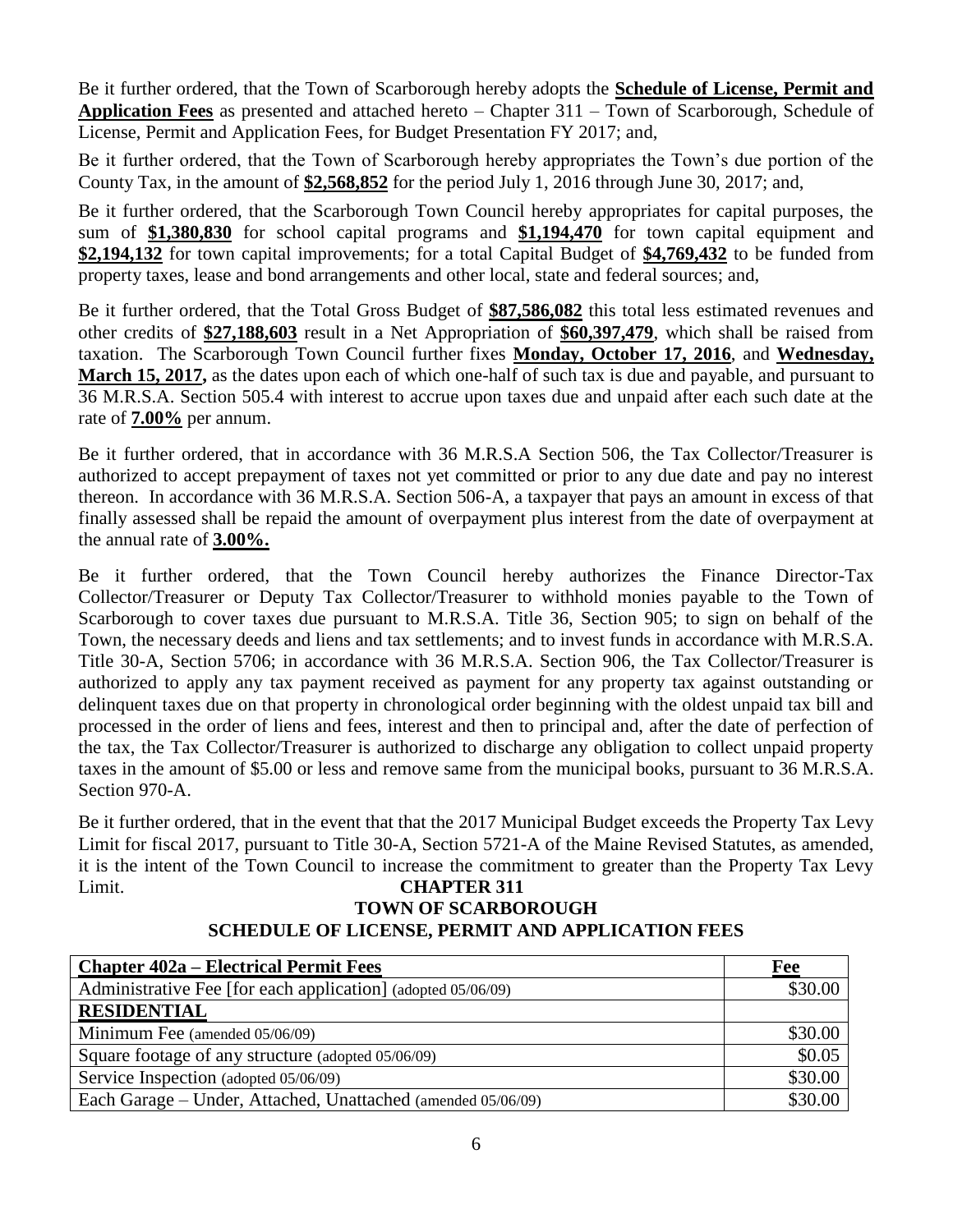| <b>RENOVATIONS</b>                                                                                      |                      |
|---------------------------------------------------------------------------------------------------------|----------------------|
| Rewiring Complete Existing Home – Same as New                                                           |                      |
| Each Room (amended 05/05/04)                                                                            | \$15.00              |
| Meter and Panel Upgrade (amended 05/06/09)                                                              | \$30.00              |
| Alarm/Low Voltage (adopted 05/06/09)                                                                    | \$30.00              |
| Pools, In-Ground or Above (amended 05/06/09)                                                            | \$30.00              |
| Storage or Utility Buildings (amended 05/06/09)                                                         | \$30.00              |
| <b>COMMERCIAL</b>                                                                                       |                      |
| Minimum Fee                                                                                             | \$30.00              |
| Square Footage of Any Structure (adopted 05/06/09)                                                      | \$0.05               |
| All Signs - Each (amended 05/05/04) (amended 05/06/09)                                                  | \$30.00              |
| Yard Lights - Up to 6 (amended $05/05/04$ ) (amended $05/06/09$ )                                       | \$40.00              |
| Each Additional over 6 Yard Lights (amended 05/06/09)                                                   | \$10.00              |
| Chapter 404a - Local Plumbing Permit Fees Internal Permit Fee Schedule                                  | Fee                  |
| Administrative Fee [for internal permit applications](adopted 05/07/2014)                               | \$20.00              |
| 1. The minimum permit fee is: (amended 05/06/09)(amended 02/16/2011)                                    | \$40.00              |
| 2. The fixture fee for all fixtures is per fixture and is:                                              |                      |
| The fixture fees are no longer on a sliding scale.                                                      |                      |
| (amended 05/06/09)(amended 02/16/2011)                                                                  | \$10.00 ea.          |
| <b>EXTERNAL PERMIT FEE SCHEDULE COMPLETE SYSTEM</b>                                                     |                      |
| Non-engineered System (amended 05/06/09)(amended 02/16/2011)                                            | \$250.00             |
| Primitive Disposal System (includes alternative toilet) (amended 05/06/09)                              | \$130.00             |
| Engineered System (amended 05/06/09)                                                                    | \$250.00             |
| SYSTEM COMPONENTS (INSTALLED SEPARATELY)                                                                |                      |
| Treatment Tank (amended 05/06/09)(amended 02/16/2011)<br>Holding Tank (amended 05/06/09)                | \$150.00<br>\$130.00 |
| Alternative Toilet (amended 05/06/09)                                                                   | \$65.00              |
| Disposal Area (amended 05/06/09)(amended 02/16/2011)                                                    | \$150.00             |
| Engineered Disposal Area (amended 05/06/09)                                                             | \$200.00             |
| Separated Laundry Disposal Area (amended 05/06/09)                                                      | \$50.00              |
| <b>OTHER</b>                                                                                            |                      |
| External Permit Amendments (adopted 05/07/2014)                                                         | \$75.00              |
| Seasonal Conversion Permit (amended 05/06/09)                                                           | \$65.00              |
|                                                                                                         |                      |
| <b>Chapter 405 – Zoning</b><br>Requests for Zoning Amendments (Not from Planning Board or Town Council) | Fee<br>\$250.00      |
| Contract Zoning – Non-Refundable Application Fee (11/20/02)(amended 05/05/04)                           | \$500.00             |
| Zoning Determination Letter (adopted 05/07/2014)                                                        | \$35.00              |
| Planning Administrative Review Fee (adopted 05/07/2014)                                                 | \$75.00              |
| Review Fee for Private Way Registration (amended 06/02/04)                                              | \$100.00             |
| One (1) Dwelling Unit Credit (as per Section VIID(E)1, Development Transfer                             |                      |
| <i>Provisions</i> ) (July 18, 2007)                                                                     |                      |
| Affordable Housing In-Lieu Fee Per Dwelling Unit [Adopted 11/06/2013]                                   | \$20,000             |
| <b>CODE ENFORCEMENT -</b>                                                                               |                      |
| Building Permit Fees [-a minimum of] (amended 05/06/09)                                                 | \$35.00              |
| Residential / Commercial Unfinished, per square foot                                                    |                      |
| (amended 05/05/04) (amended 05/03/06)                                                                   | \$0.20               |
| Residential / Commercial Finished, per square foot                                                      | \$0.40               |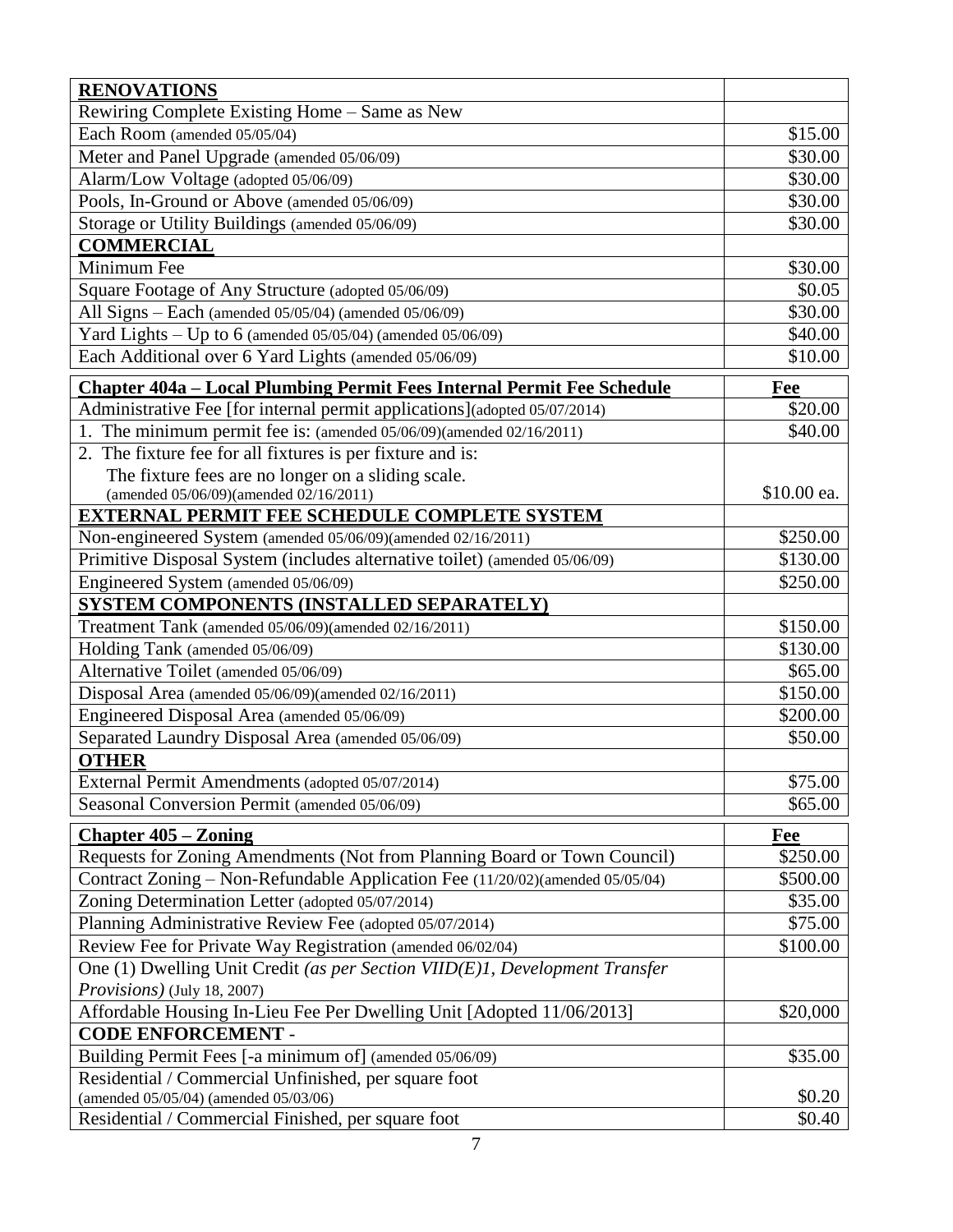| (amended 05/05/04) (amended 05/03/06)                                                                              |                      |
|--------------------------------------------------------------------------------------------------------------------|----------------------|
| Renovations/Remodels/Alterations/Minor Additions, Residential/Commercial                                           | \$10.00 per          |
| (adopted 05/07/2014)                                                                                               | \$1,000 of est.      |
|                                                                                                                    | cost of              |
|                                                                                                                    | construction         |
| Sheds less than 250 SF(adopted 05/07/2014)                                                                         | \$35.00              |
| Minimum Application Fee - Will be applied toward the building permit when issued.                                  |                      |
| Applies to new construction and renovations over 1,000 square feet.                                                | \$110.00             |
| First Offense <b>Double</b> the Permit Fee                                                                         |                      |
| Each Offense Thereafter Triple the Permit Fee                                                                      |                      |
| Demolition Permit Fees (amended 05/05/04) (amended 05/06/09)(amended 05/02/2012)                                   | \$50.00              |
| Zoning Board Of Appeals - Per Appeal (amended 05/05/04)                                                            | \$250.00             |
| Certificate of Occupancy/Change of Use Fee [no charge if in conjunction with other                                 | \$50.00              |
| active permits) (adopted 05/06/09) (amended 05/07/2014)                                                            |                      |
| <b>Sign Permit Fees</b>                                                                                            |                      |
| Permanent Signs - each (amended 05/05/04) (amended 05/06/09)                                                       | \$35.00              |
| Temporary Signs - each (amended 05/05/04) (amended 05/06/09)                                                       | \$35.00              |
| Plus Deposit Required (refundable deposit for removal of sign) (10/02/02)                                          | \$300.00             |
| Temporary Storage Containers - Per Application (10/01/97) (amended 05/05/04)                                       | \$25.00              |
| Heating Appliance Permit (adopted 05/07/2014)                                                                      | \$35.00              |
| The fees for electrical permits, plumbing permits and building permits shall include one inspection of             |                      |
| the work covered by each permit. Typically permits include the following inspections:                              | <b>A</b> )           |
|                                                                                                                    |                      |
| Foundation; B) Bed bottom for leech fields; C) Leech bed; D) Electrical; E) Plumbing; F) Framing;                  |                      |
| and, G) Certificate of Occupancy. For each re-inspection thereafter, per-permit, a fee of \$50 shall be            |                      |
| charged. If a re-inspection is required because the permit holder called for an inspection before the              |                      |
| work was ready for inspection, such re-inspection shall not occur for at least two (2) weeks, unless               |                      |
| the permit holder pays a surcharge of \$200 in addition to the \$50 re-inspection fee. For after the fact          |                      |
| Certification of Occupancy/Change of Use Permits and Inspections, the fee is doubled (amended                      |                      |
| 10/06/04) (amended 05/07/2014)                                                                                     |                      |
| <b>Chapter 405A - Floodplain Management</b>                                                                        | <b>Fee</b>           |
| Non-Refundable Permit Application Fee                                                                              | \$50.00              |
| <b>Chapter 405B - Site Plan Review</b>                                                                             | Fee                  |
| Site Plan Application Fee (plus fee per Square Feet) (adopted 05/07/2014)                                          | \$500.00             |
| Site Plan Amendment Fee (plus fee per Square Feet)(adopted 05/07/2014)                                             | \$250.00             |
|                                                                                                                    | \$0.00               |
| Under 1,000 Square Feet (amended 05/07/2014)                                                                       | \$250.00             |
| 1,000 to 2,000 Square Feet (amended 05/07/2014)                                                                    |                      |
| >2,000 to 5,000 Square Feet (amended $05/07/2014$ )                                                                | \$500.00             |
| $>5,000$ to 10,000 Square Feet (amended 05/07/2014)                                                                | \$1,000.00           |
| $>10,000$ Square feet and over, plus \$25.00 per 1,000 above 10,000 square feet<br>(amended 05/07/2014)            | \$1,000.00           |
|                                                                                                                    |                      |
| <b>Chapter 405C – Shoreland Zoning</b>                                                                             | <b>Fee</b>           |
| Planning Board Review (adopted 05/07/2014)                                                                         | \$250.00             |
| <b>Chapter 406 - Subdivision Review</b>                                                                            | Fee                  |
| Subdivision Application Fee (plus fee per lot) (adopted 05/07/2014)                                                | \$750.00             |
| Subdivision Amendment Application Fee (plus fee per lot) (adopted 05/07/2014)<br>Charge Per Lot (amended 05/05/04) | \$250.00<br>\$175.00 |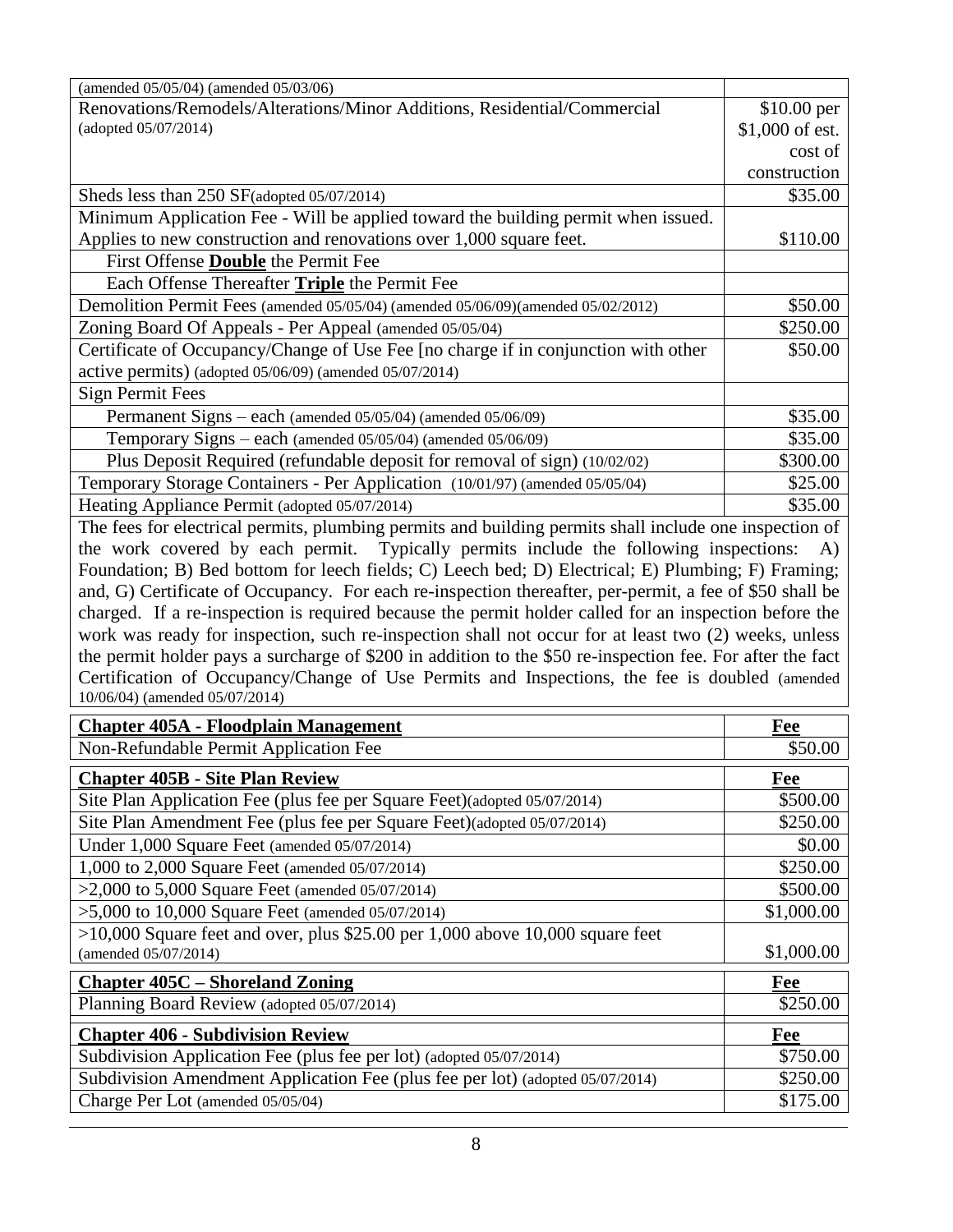| <b>Chapter 407 - Septic Tank Sludge Disposal Fees</b>                        | Fee    |
|------------------------------------------------------------------------------|--------|
| Field Spread - per gal. (amended 05/05/04)                                   | \$0.04 |
| Holding Tank - per gal. (amended 05/05/04)                                   | \$0.08 |
| Disposal Of Treatment Plant Sludge S.S.D. Only - per gal. (amended 05/05/04) | \$0.08 |
| Disposal Of Industrial Sludge & Wastes - per gal. (amended $05/05/04$ )      | \$0.08 |
| Grey Water 2,000 Gallons, Maximum Load - per load (amended 05/05/04)         | \$4.00 |

| <b>Chapter 408 - Extractive Industry, Waste Control, Landfill, And Land</b>       |          |
|-----------------------------------------------------------------------------------|----------|
| <b>Reclamation</b>                                                                | Fee      |
| Plan Review Fee - Minimum fee (amended 05/05/04) (amended 05/07/2014)             | \$250.00 |
| Additional Fee Per Acre In Excess Of 10 Acres - Per additional acre over 10 acres |          |
| (amended $05/05/04$ )                                                             | \$15.00  |

#### **Chapter 410 - Road Impact Fee Ordinance And Designating Approved Projects**

The following fees and charges are established for development and the following projects are designated as eligible for funding from the Highway Impact Fee Trust Fund:

| Fees          | Peak Hour Trips | Cost of Trip |
|---------------|-----------------|--------------|
| A. District 1 |                 | \$149.43     |
| B. District 2 |                 | \$292.42     |
| C. District 3 |                 | \$499.05     |
| D. District 5 |                 | \$1,024.52   |

Where  $N =$  Estimated number of peak hour trips. Total trips generated during the p.m. peak hour for a development can typically be determined by trip rates presented in the 1987 Institute of Transportation Engineers (ITE) "Trip Generation" handbook, or estimated by field measurements collected at similar type developments. If, however, the ITE handbook does not have applicable rates, then the rates should be based on sufficient field data collected at a similar site. There are several types of development (i.e., fast food, shopping plazas, convenience stores, etc.) that simply redirect existing pass-by trips already on the existing roadway system; these trips should not be included in the assessment system. Only "new" trips to the system roadways should be assessed a development fee.

The total Impact Fee for a project shall be the sum of the fees for each district affected.

Projects eligible for funding from the Road Impact Fee Trust Funds are those projects depicted on the 100 scale aerial photographs titled "Long Range Transportation Improvement Program" (April 1989), prepared by Vanasse Hangen Brustling, Inc. as part of the 1988 Maine Mall/Jetport Area Traffic Study conducted for the Portland Area Comprehensive Transportation Study (PACTS) and the Maine Department of Transportation.

| <b>Chapter 413 – Growth Ordinance</b> | ree |
|---------------------------------------|-----|
| Application Fee (amended 11/03/04)    |     |

| <b>Chapter 500 - Trailer &amp; Trailer Camp</b>   | Fee      |
|---------------------------------------------------|----------|
| Application Fee, minimum                          | \$27.50  |
| Each unit in excess of 10 (amended $05/21/2008$ ) | \$3.75   |
| Maximum Fee (amended 05/21/2008)                  | \$200.00 |

| <b>Chapter 501 - Tenting &amp; Camping Ordinance</b>   | Fee |
|--------------------------------------------------------|-----|
| Annual Fee For Tenting/Camping Season License, per lot |     |
| (amended $05/05/04$ ; $05/21/2008$ )                   |     |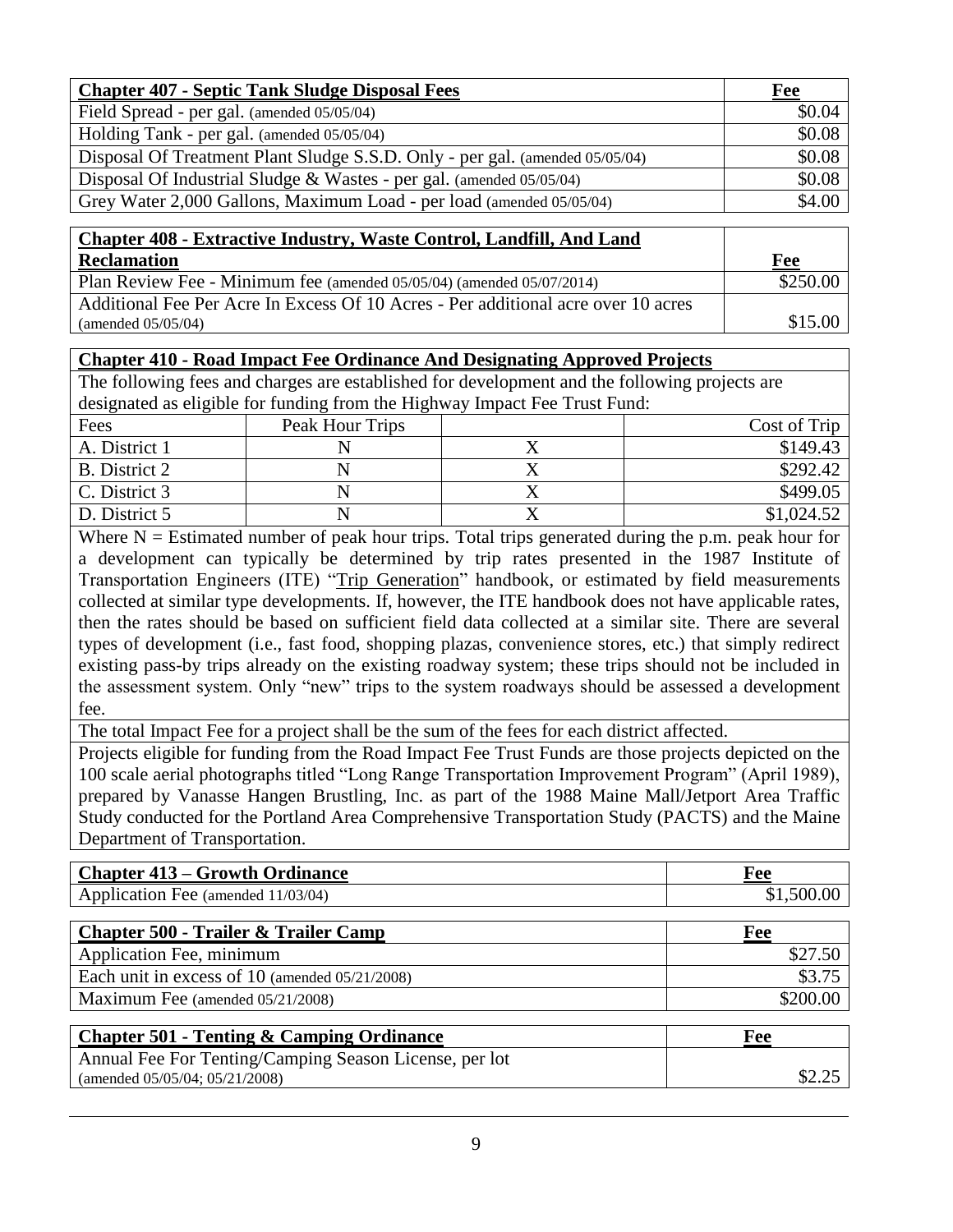| Chapter 601 – Traffic Ordinance [amended 05/02/2012]                         | Fee                |
|------------------------------------------------------------------------------|--------------------|
| Section $26$ – Penalties General $(05/03-2006)$                              |                    |
| Fine for any violation of this ordinance is:                                 | \$80.00            |
| If paid within 30-days of issuance of the ticket the fine is reduced to:     | \$40.00            |
| Section 27 – Illegally Parked Vehicles (05/03-2006)                          |                    |
| Fine for illegally parked vehicle, except handicapped parking violation is:  | \$80.00            |
| If paid within 30-days of issuance of the ticket parking fine is reduced to: | \$40.00            |
| Fine for parked vehicle violating handicapped parking is:                    | \$120.00           |
| If paid within 30-days of issuance of the ticket parking fine is reduced to: | \$60.00            |
| Section 30 – Towing Rate Schedule -                                          |                    |
| Service Call - Gas, Jumpstarts, lockouts, tire change, etc. Range            | \$25.00 to \$40.00 |
| Vehicle Storage, per day, INCLUDING non-business days                        |                    |
| (amended 05/07/2014)                                                         | \$40.00 per day    |
| Call out fee, to come to shop during non-business hours                      |                    |
| (amended 05/07/2014)                                                         | \$40.00            |
| <b>Vehicle Tow</b>                                                           |                    |
| Day (amended $05/07/2014$ )                                                  | \$80.00            |
| Night (amended 05/07/2014)                                                   | \$90.00            |
| Snow Tow - Range                                                             |                    |
| Day (amended 05/07/2014)                                                     | \$90.00            |
| Night (amended 05/07/2014)                                                   | \$100.00           |
| Vehicle Tow w/dollies $-$ Range (amended 05/07/2014)                         | \$80 to \$100      |
| Motorcycle Tow – Same as vehicle due to special equipment                    |                    |
| Pull out – Range                                                             | \$40 to \$85       |
| Recovery – Same as tow, depending on time of day.                            |                    |
| After first hour \$70 per additional hour plus any special equipment,        |                    |
| i.e., bulldozer, etc.                                                        |                    |
| Definition of Hours – Daytime Hours = $0700$ to 1800 hours; Night Time       |                    |
| Hours $= 1800$ to 0700 hours                                                 |                    |

| <b>Chapter 602A – Mass Gathering</b>                                                                                      | Fee      |
|---------------------------------------------------------------------------------------------------------------------------|----------|
| Application Fee, each event; $1,000 - 2,500$ (Number of anticipate patrons)<br>[amended 05/05/04; 05/21/2008; 06/06/2012] | \$175.00 |
| Application Fee, each event; $2,501 - 5,000$ (Number of anticipate patrons)<br>[adopted $06/06/2012$ ]                    | \$350.00 |
| Application Fee, each event; >5,000 (Number of anticipate patrons)<br>[adopted 06/06/2012]                                | \$500.00 |

| <b>Chapter 607 - Alarm Systems</b>                                       | Fee      |
|--------------------------------------------------------------------------|----------|
| False Alarm Fee - per occurrence after third false alarm within one year |          |
| (amended $05/05/04$ )                                                    | \$250.00 |

| <b>Chapter 608 – Fireworks Ordinance</b>                               | Fee     |
|------------------------------------------------------------------------|---------|
| Non-Refundable Local Fireworks Display Permit Application Fee (amended |         |
| 06/15/05                                                               | \$50.00 |

| Chapter $612$ – Rules & Regulations for Use of Parks & Recreation |          |
|-------------------------------------------------------------------|----------|
| <b>Facilities</b>                                                 | Fee      |
| <b>Application Fee</b>                                            | \$100.00 |
| Application Fee for Non-Profit or Service Groups                  | \$50.00  |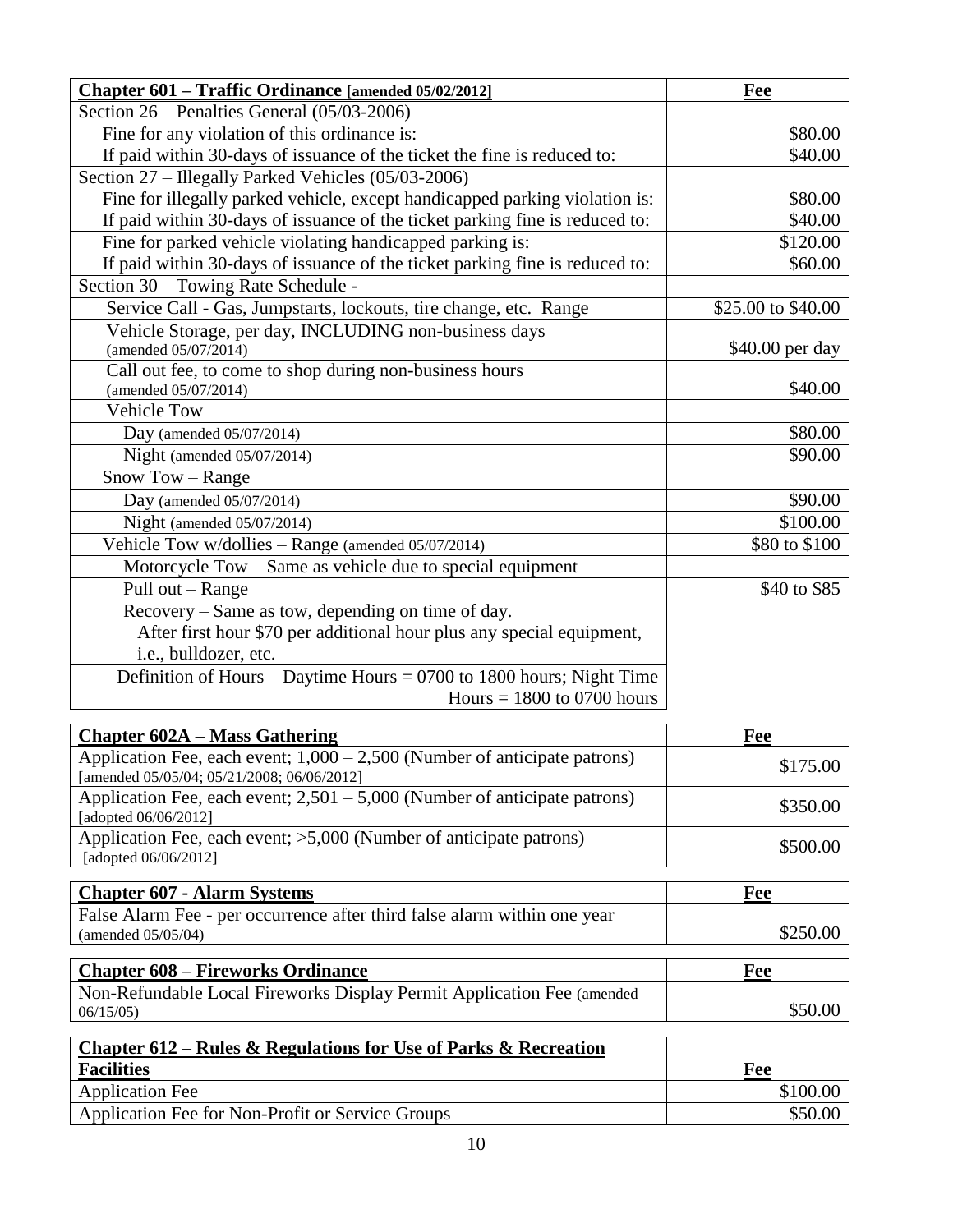| <b>Chapter 702 - Street Opening, Fees</b>                                                                                                                                           | Fee                 |
|-------------------------------------------------------------------------------------------------------------------------------------------------------------------------------------|---------------------|
| Excavator License Fee Annual (amended 05/07/2014)                                                                                                                                   | \$125.00            |
| Excavation Permit Fee - Each Excavation (amended 05/05/04)                                                                                                                          | \$50.00             |
| Renewal Of Excavation Permit (amended 05/05/04)                                                                                                                                     | \$50.00             |
| <b>Other Charges</b>                                                                                                                                                                |                     |
| 1. Removing and replacing regulatory signs                                                                                                                                          | \$50.00 each        |
| 2. Removing and replacing street name and stop signs                                                                                                                                | \$50.00 each        |
| 3. Reinstalling street and right of way granite monuments                                                                                                                           | \$800.00 each       |
| 4. Long-term maintenance reserve for bituminous street openings                                                                                                                     | \$25.00 per sq. yd. |
| <b>Chapter 901 – Refuse collection Fee</b>                                                                                                                                          | Fee                 |
| 1. Commercial Hauler                                                                                                                                                                | \$500.00 each       |
| 2. Residential Hauler                                                                                                                                                               | \$500.00 each       |
| Applications for license renewal received after March 1 <sup>st</sup> shall pay a late<br>fee in the amount of \$100.00 in addition to the regular application fee.<br>(05/03/2006) |                     |
| <b>Chapter 1002 - Shellfish Ordinance, Fees</b>                                                                                                                                     | Fee                 |
| <b>Resident Commercial</b>                                                                                                                                                          | \$200.00            |
| Non-resident Non-reciprocating Commercial                                                                                                                                           | \$400.00            |
| <b>Resident Student Commercial</b>                                                                                                                                                  | \$100.00            |
| Non-resident Student Commercial                                                                                                                                                     | \$200.00            |
| Over - 60 Years Resident Commercial (Bushel)                                                                                                                                        | \$100.00            |
| Resident Recreational - (Over 65 Free)                                                                                                                                              | \$25.00             |
| All Day Licenses - Resident and Non-resident (amended 04/06/05)                                                                                                                     | \$10.00             |
| <b>Chapter 1003 – Hawkers &amp; Peddlers</b>                                                                                                                                        | Fee                 |
| License Fee for Hawkers & Peddlers License (05/21/2008)                                                                                                                             | \$110.00            |
| <b>Chapter 1004 - Taxicab Licenses</b>                                                                                                                                              | Fee                 |
| Annual License - Each Taxicab (amended 05/05/04) (amended 05/06/09)                                                                                                                 | \$150.00            |
| Annual License - Each Operator (amended 05/05/04) (amended 05/06/09)                                                                                                                | \$50.00             |
| <b>Chapter 1005 - Innkeepers Licenses (06/21/2006)</b>                                                                                                                              |                     |
| <b>Application Fee</b>                                                                                                                                                              | Fee<br>\$50.00      |
| Per Room Fee                                                                                                                                                                        | \$3.00 per room     |
| Maximum Fee Not to Exceed                                                                                                                                                           | \$350.00            |
|                                                                                                                                                                                     |                     |
| <b>Chapter 1006 - Ferry Beach/Hurd Park Fees Season Passes</b>                                                                                                                      | Fee                 |
| Resident and/or Taxpayer Season Pass - (includes Ferry Beach, Higgins                                                                                                               |                     |
| Beach and Hurd Park) (amended 05/05/04; 05/18/11)(amended 05/02/2012) (amended<br>05/07/2014)                                                                                       | \$40.00             |
| Resident - Additional Vehicle Registered to the Same Address                                                                                                                        | \$5.00              |
| Non-Resident Season Beach Pass - (includes Ferry Beach Higgins Beach and                                                                                                            |                     |
| Hurd Park) (amended 05/05/04) (amended 05/02/2012) (amended 05/07/2014)                                                                                                             | \$75.00             |
| Resident Commercial Fisherman Season Beach Pass - (Ferry Beach only,                                                                                                                |                     |
| must show State Commercial Fisherman License)                                                                                                                                       | <b>FREE</b>         |
| Resident Senior Citizen Season Pass - (includes both Ferry Beach, Higgins                                                                                                           |                     |
| Beach and Hurd Park)                                                                                                                                                                | <b>FREE</b>         |
| Resident Veteran Lifetime Season Pass - Applications must be filed and                                                                                                              |                     |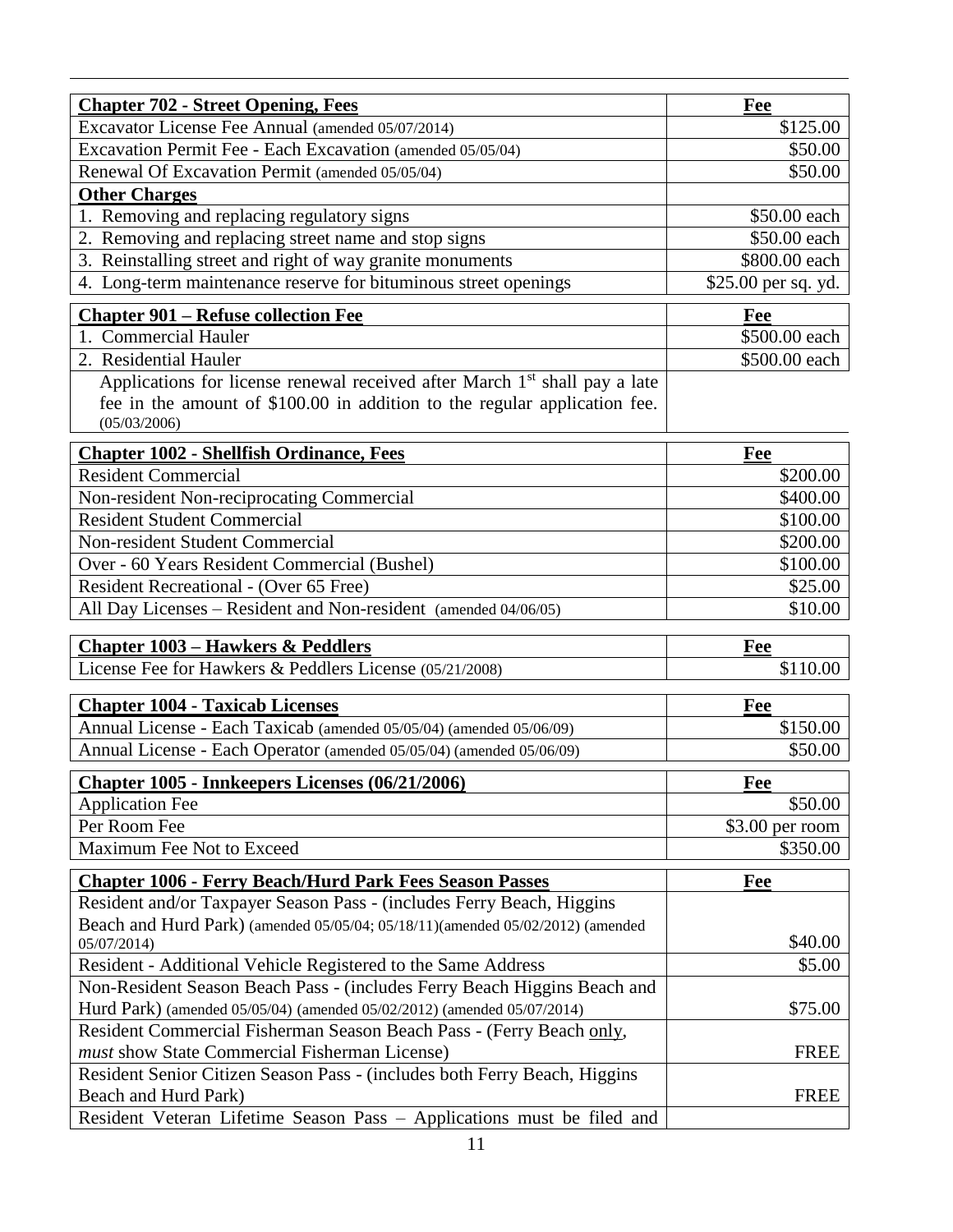| applicant must meet the following criteria: must be a resident of the Town of<br>Scarborough and must have received an honorable discharge or general |                 |
|-------------------------------------------------------------------------------------------------------------------------------------------------------|-----------------|
| discharge under honorable conditions [copy of DD214 must accompany                                                                                    |                 |
| application]. This pass will not expire and is valid for the lifetime of the                                                                          |                 |
| holder. (Please note that any Scarborough Veteran age 60 years or older will                                                                          |                 |
|                                                                                                                                                       |                 |
| not be issued a Resident Veteran Season Pass as they are automatically                                                                                | <b>FREE</b>     |
| entitled to a free Resident Senior Citizen Season Pass.)<br>(Adopted 05/19/2010)                                                                      |                 |
| <b>DAILY PARKING RATES (WITHOUT PASS)</b>                                                                                                             |                 |
| Daily Parking: Ferry Beach, Higgins Beach And Hurd Park (amended 05/05/04)                                                                            | \$10.00         |
| [amended 05/02/2012]                                                                                                                                  |                 |
| End of Day Parking Fee (e.g. Passenger Vehicles, Motor Bikes) – 3 PM to                                                                               |                 |
| 5 PM (amended 05/03/05)                                                                                                                               | \$5.00          |
| Larger Vehicle Daily Parking Fee - (R.V.'s, Campers and Buses) (amended                                                                               |                 |
| 05/05/04                                                                                                                                              | \$35.00         |
| <b>BOAT LAUNCHING FEE</b>                                                                                                                             |                 |
| Launching from any town facility, includes Ferry Beach Boat Launch and                                                                                |                 |
| Co-op Boat Launch (Note – Ferry Beach – parking is not included)                                                                                      |                 |
| Resident - Daily Boat Launching Fee (amended 05/05/04)                                                                                                | \$10.00         |
| Resident – Seasonal Boat Launching Fee                                                                                                                | \$25.00         |
| Resident - Additional Boat Launching Fee Registered to the Same Address                                                                               | \$5.00          |
| Resident Commercial Fisherman Seasonal Boat Launch Pass                                                                                               | Free            |
| Non-Resident – Daily Boat Launching Fee (amended 05/05/04)                                                                                            | \$20.00         |
| Non-Resident – Seasonal Boat Launching Fee                                                                                                            | \$50.00         |
|                                                                                                                                                       |                 |
|                                                                                                                                                       |                 |
| <b>Chapter 1007 - C.A.T.V. (Cable T.V.) Operators Fees</b>                                                                                            | Fee             |
| Franchise Filing Fee (Amended 05/04/2011)                                                                                                             | \$1,000.00      |
|                                                                                                                                                       |                 |
| <b>Chapter 1008 - Special Amusement Operator License Fees</b>                                                                                         | Fee             |
| <b>Annual License Fee</b>                                                                                                                             | \$110.00        |
|                                                                                                                                                       |                 |
| <b>Chapter 1009 – Coin Operated Game License Fees</b>                                                                                                 | Fee             |
| Annual License Fee - Per Machine (B-2 Zone)                                                                                                           | \$110.00        |
| Annual Video Arcade License Campgrounds (R-F Zone) Maximum of 25                                                                                      |                 |
| machines (amended 05/03/06)                                                                                                                           | \$1,500.00      |
|                                                                                                                                                       |                 |
| <b>Chapter 1010 - Massage Establishment Annual License Fees</b>                                                                                       | <b>Fee</b>      |
| Massage Establishment                                                                                                                                 | \$55.00         |
| Combined Massage Establishment/Massage Therapist                                                                                                      | \$35.00         |
| Massage Therapist                                                                                                                                     | \$30.00         |
|                                                                                                                                                       |                 |
| <b>Chapter 1011 - Para-Massage Establishment Annual License Fees</b>                                                                                  | Fee             |
| Para-Massage Establishment License                                                                                                                    | \$55.00         |
| Para-Massager License                                                                                                                                 | \$30.00         |
| Combined Para-Massager Est./Para-Massager License                                                                                                     | \$35.00         |
|                                                                                                                                                       |                 |
| <b>Chapter 1012 - Adult Business - Viewing Booth Annual License Fees</b><br><b>Annual License For Each Viewing Booth</b>                              | Fee<br>\$110.00 |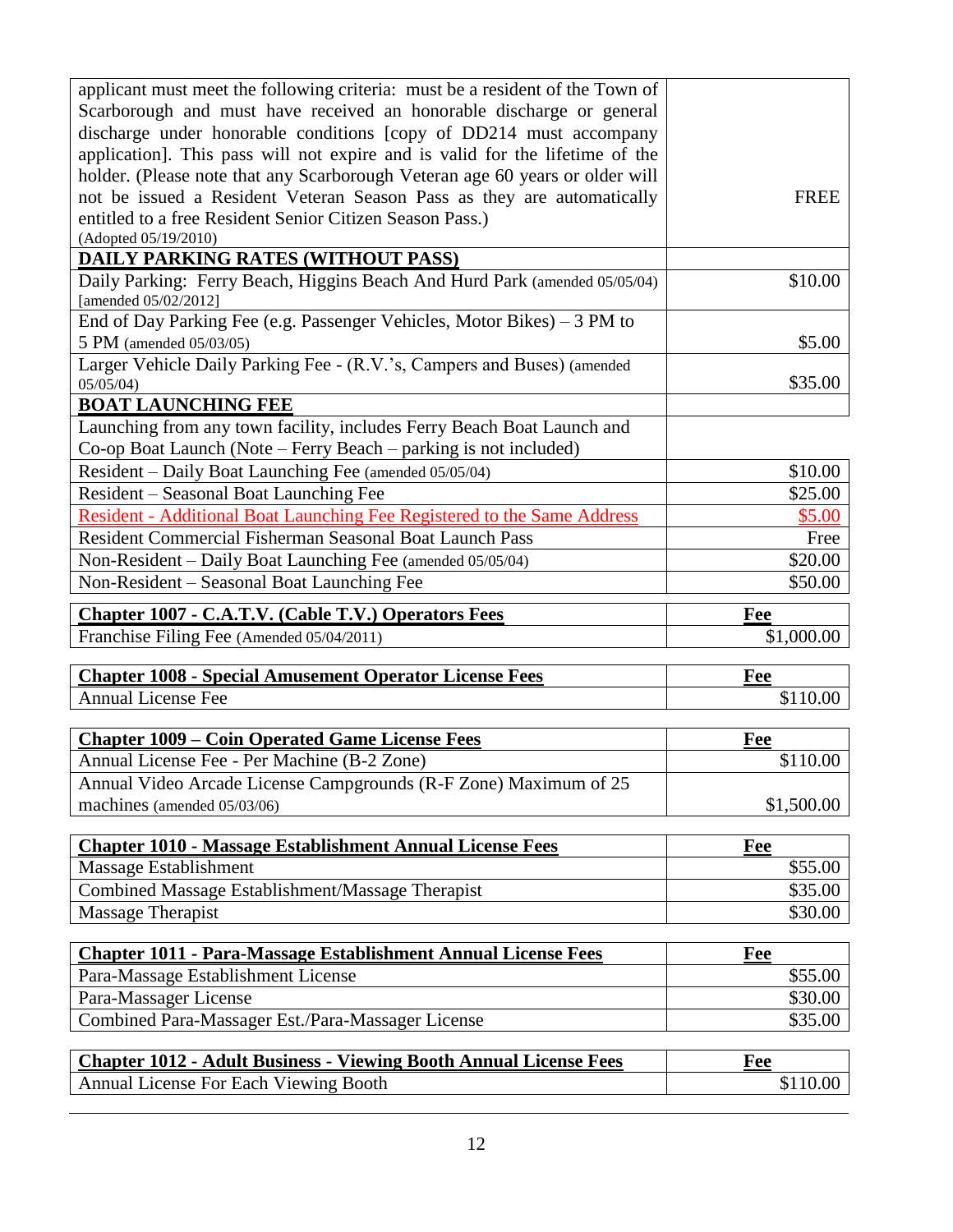| Chapter 1013 - Ice Cream Trucks (06/18/97)                                                  | Fee                |
|---------------------------------------------------------------------------------------------|--------------------|
| <b>Application Fee</b>                                                                      | \$110.00           |
| <b>Each Additional Truck</b>                                                                | \$30.00            |
|                                                                                             |                    |
| <b>Chapter 1017 – Pawnbroker Fees/Secondhand Dealer Fees (02/17/2010)</b>                   | Fee<br>\$100.00    |
| <b>Application Fee</b><br><b>SBI</b> Check                                                  | \$25.00            |
|                                                                                             |                    |
| <b>Chapter 1201 - Cemetery Fees</b>                                                         | <b>Fee</b>         |
| Sale Of Lots -                                                                              |                    |
| Scarborough Memorial Cemetery Per Grave (amended 05/05/04)                                  | \$400.00           |
| Scarborough Memorial Cemetery - Section D, Lots for Cremations Only<br>(adopted 02/16/2011) | \$220.00           |
| <b>Grave Opening Charges</b>                                                                |                    |
| Regular Burial (amended 05/05/04 - 05/04/2011)                                              | \$450.00           |
| Cremations/Other (Weekends) (amended 05/05/04 - 05/04/2011)                                 | \$125.00           |
| Chapter 1401 – Coastal Water and Harbor Fees [amended 02-20-13]                             | Fee                |
| <b>Annual Mooring Fee</b>                                                                   |                    |
| Resident And/Or Taxpayer (amended 05/05/04)                                                 | \$50.00            |
| Non-Resident (amended 05/05/04)                                                             | \$100.00           |
| <b>Annual Pier Maintenance Fee</b>                                                          |                    |
| <b>Commercial User</b>                                                                      | \$100.00           |
| Non-Commercial User                                                                         | \$50.00            |
|                                                                                             |                    |
| <b>Assessing Office Charges</b>                                                             | Fee                |
| Printouts                                                                                   |                    |
| Name/Location/Map & Lot                                                                     | \$25.00            |
| Name/Address/Location/Map & Lot                                                             | \$50.00            |
| Name/Location/Map & Lot/Assessment                                                          | \$75.00            |
| Name/Address/Location/Map/Lot/Assess                                                        | \$75.00            |
| Name/Address/Location/Map/Lot/Assess/Ref.                                                   | \$100.00           |
| Valuation Report – Printout per page                                                        | \$2.00             |
| Mailing Labels - Each                                                                       | \$.05              |
| Copy of Property Card                                                                       | \$2.00             |
| Large Map                                                                                   | \$5.00             |
| Reduced Map                                                                                 | \$2.50             |
| Reduced Set of Maps                                                                         | \$200.00           |
| <b>Fire Department Fees</b>                                                                 |                    |
| <b>Fire Department Construction Permit &amp; Plans Review Fees</b>                          | Fee                |
| A Fire Department construction permit is required for any new construction,                 |                    |
| or remodeling of existing commercial space, or erection of any temporary                    |                    |
| structures for commercial purposes. The permit allows us to review                          |                    |
| important information concerning life safety issues, the buildings alarm $\&$               |                    |
| suppression systems, utility connections, heating system information, water                 |                    |
| supply, hazardous materials, fire lanes, and a variety of other items prior to              |                    |
| the start of construction. (amended $11/05/03$ )                                            |                    |
| <b>Minimum Construction Permit Fee</b>                                                      | $$25.00$ \$35.00   |
| Construction permit fees for all commercial buildings shall be                              | \$0.10 per sq. ft. |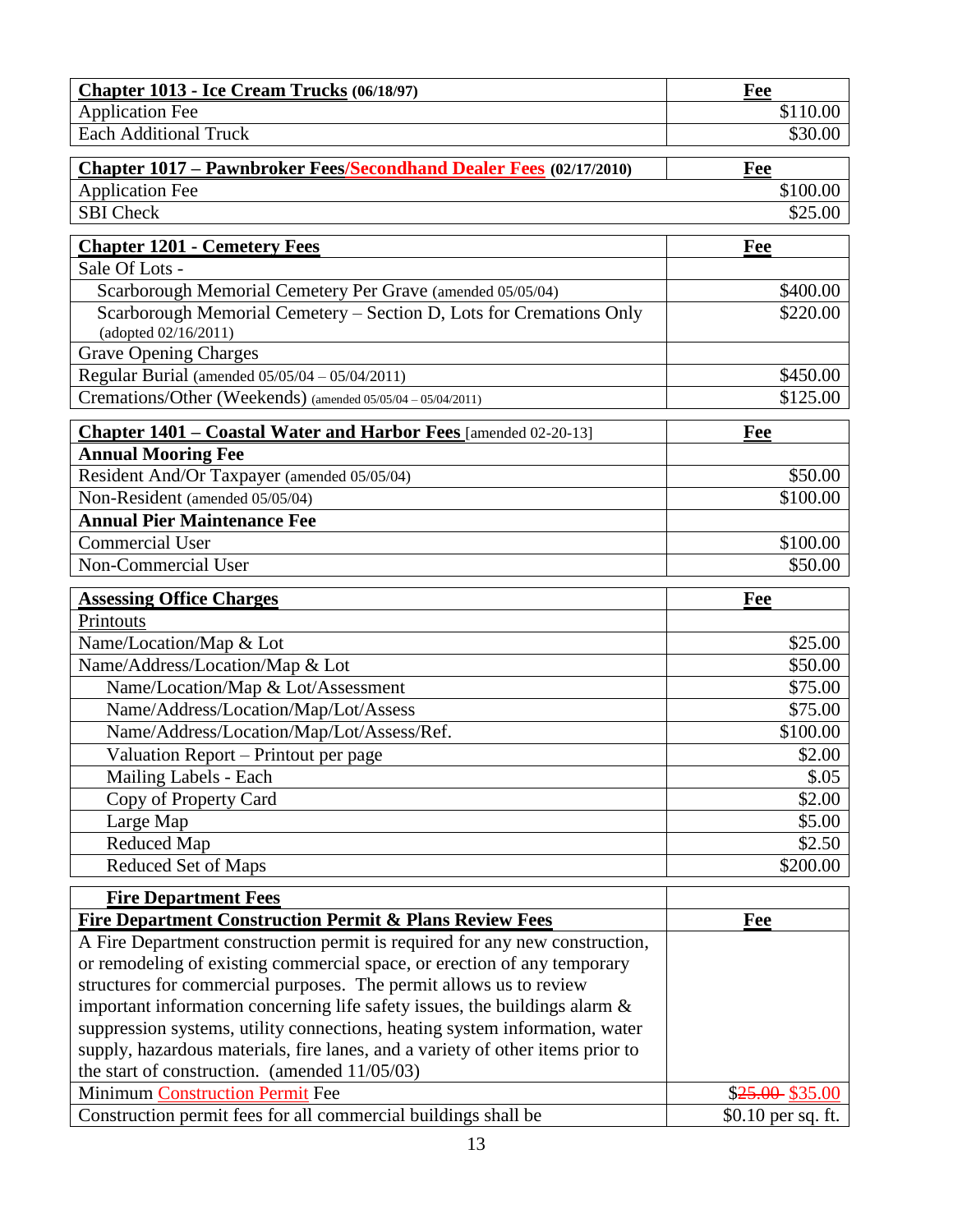| Commercial structures include any building that is non-residential, or any |                         |
|----------------------------------------------------------------------------|-------------------------|
| residential complex that has three or more living units.                   |                         |
| Construction permit fees cover the following services:                     |                         |
| Initial conference and fact finding discussion                             |                         |
| Concept plans review for compliance with local ordinances                  |                         |
| Site Plan review                                                           |                         |
| Construction plans review                                                  |                         |
| Follow-up meetings with contractors, architects, and building owners       |                         |
| Structural building inspections as necessary during construction           |                         |
| One (1) comprehensive alarm system and fire suppression system test to be  |                         |
| scheduled after coordination of reporting information with the Fire        |                         |
| Department, and after all components have been installed to the applicable |                         |
| codes and pre-tested through to the monitoring company.                    |                         |
| One (1) final Certificate of Occupancy inspection to be scheduled when all |                         |
| Federal State and Local codes have been met and the building is ready for  |                         |
| occupancy.                                                                 |                         |
| <b>Additional Fire Dept. Construction Permits &amp; Plans Review Fees</b>  |                         |
| Re-inspection of alarm $&$ fire suppression system testing required due to | \$100.00 first          |
| improper pre-testing, installation, or lack of coordination with the Fire  | occurrence and \$200.00 |
| Department concerning appropriate reporting requirements. (amended         | for second and any      |
| 05/05/04) (amended 05/06/09)                                               | subsequent occurrence   |
| Re-inspection fee for Certificate of Occupancy (amended 05/05/04)          | \$100.00 first          |
| (amended 05/06/09)                                                         | occurrence and          |
|                                                                            | \$200.00 for second     |
|                                                                            | and any subsequent      |
|                                                                            | occurrence              |
| Commercial Fire Alarm Plan Review & Permit Fees (adopted 05/06/09)         | \$100.00                |
| <b>Minimum Permit Fee</b>                                                  | \$35.00                 |
| <b>New Fire Alarm Control Panel</b>                                        | \$100.00                |
| <b>Replacement of Fire Alarm Panel with Existing Devices</b>               | \$100.00                |
| <b>New Initiation or Notification Devices</b>                              | \$50.00                 |
| Commercial Sprinkler System Plan Review & Permit Fees (adopted 05/06/09)   | \$100.00                |
| <b>Minimum Permit Fee</b>                                                  | \$35.00                 |
| <b>New Sprinkler Heads</b>                                                 | \$1.00/Head             |
| <b>Relocation of Sprinkler Heads</b>                                       | \$0.50/Head             |
| <b>Fire Pump Installations</b>                                             | \$100.00 Each           |
| <b>Fuel Canopy Installations</b>                                           | \$100.00 Each           |
| <b>Kitchen Suppression System Installations</b>                            | \$100.00 Each           |
| Blasting Permit Fee (adopted 05/06/09)                                     | \$50.00                 |
| <b>Fire Department Fees</b>                                                | <b>Fee Per Hour</b>     |
| Aerial / Ladder Truck                                                      | \$150.00                |
| <b>Pumper Truck</b>                                                        | \$125.00                |
| <b>Squad Truck</b>                                                         | \$125.00                |
| Command Van                                                                | \$100.00                |
| <b>Rescue Unit</b>                                                         | \$100.00                |
| Tank Truck 4 x 4/Marine Rescue Boat (amended 05/07/2014)                   | \$75.00                 |
| Utility Truck/Chief or Duty Officers SUV (amended 05/07/2014)              | \$50.00                 |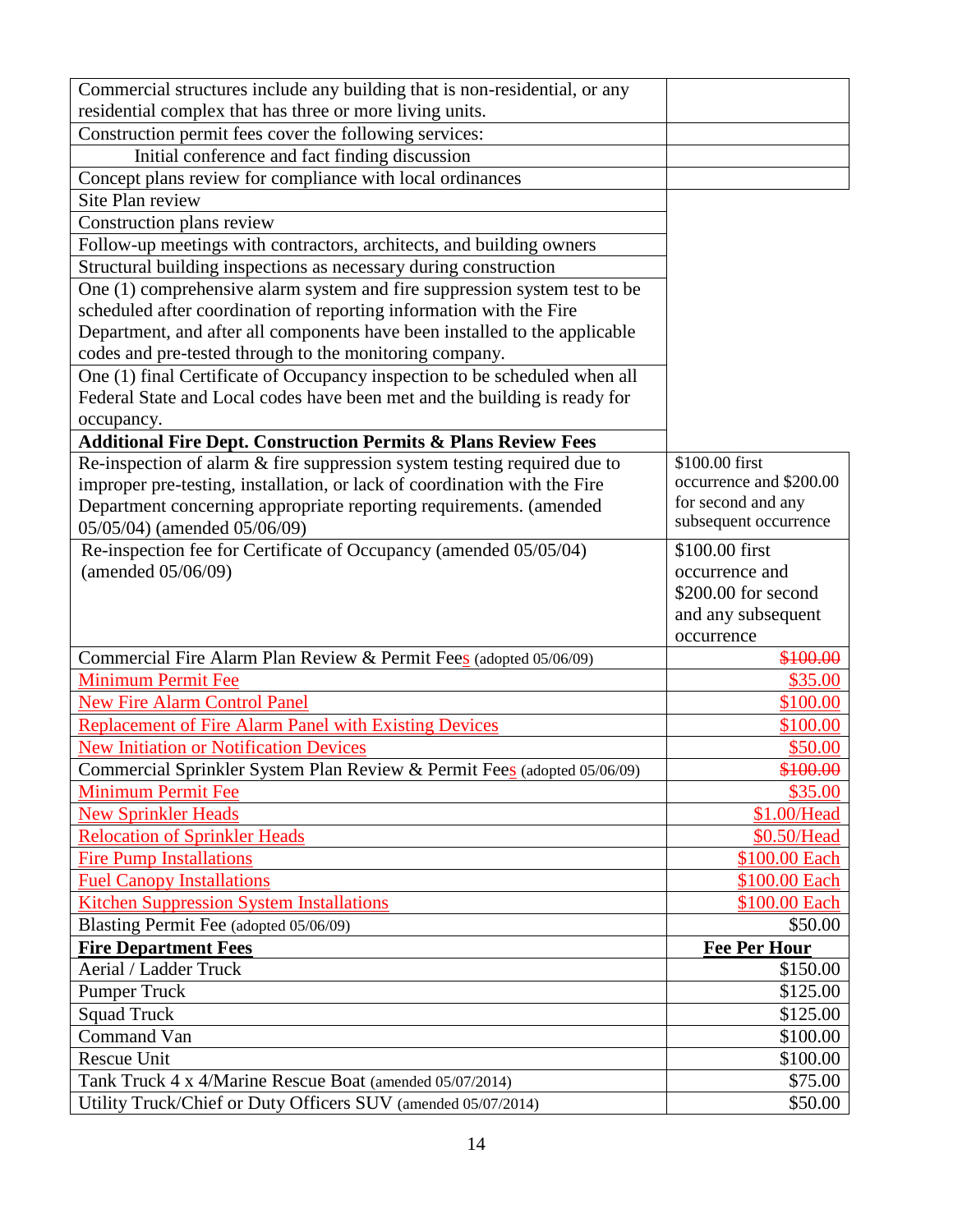| All-Terrain Vehicles (amended 05/07/2014)                                         | \$25.00          |
|-----------------------------------------------------------------------------------|------------------|
| Personnel Labor [amended 05/01/2013]                                              | \$45.00          |
| <b>Fire Department Rescue Charges</b>                                             | <b>Fee</b>       |
| <b>Base Rescue Charges:</b>                                                       |                  |
| Based on bundled rate plan adopted May 1, 2013, these rates shall                 |                  |
| automatically adjust when and by the same % as those established and              |                  |
| approved by the Centers for Medicare & Medicaid Services (CMS).                   |                  |
| Basic Life Support Non-Emergency (adopted 05/01/2013) (amended                    | \$533.91         |
| 05/07/2014)(05/20/15)                                                             | \$531.77         |
| Basic Life Support Emergency (adopted 05/01/2013)(amended 05/07/2014)             | \$533.91         |
| (05/20/15)                                                                        | \$531.77         |
| Advance Life Support Level 1 Emergency (adopted 05/01/2013)                       | \$823.68         |
| (amended 05/07/2014) (05/20/15)                                                   | \$820.39         |
| Advance Life Support Level 2 Emergency (adopted 05/01/2013)                       | \$1,168.67       |
| (amended 05/07/2014) (05/20/15)                                                   | \$1,164.00       |
| <b>Additional Rescue Charges:</b>                                                 |                  |
| Mileage (adopted 05/07/2014) (05/20/15)                                           | \$9.04           |
|                                                                                   | \$9.00           |
| No Transport (amended 05/05/04)(amended 05/06/09)(amended 01/18/12)               | \$125.00         |
| Paramedic Intercept Fee (05/21/2008)                                              | \$300.00         |
| Fees are set by State Statutes – pursuant to Title 22, Health and Welfare,        |                  |
| subtitle 2, §1711, pertaining to Fees charges, and as amended from time to        |                  |
| time. (adopted $05/07/2014$ )                                                     |                  |
|                                                                                   |                  |
| <b>Chapter 1015 - Food Handlers Registration Fee</b>                              |                  |
| (adopted 05/03/06)(amended 05/21/08)(amended 05/05/2010)                          |                  |
| Food handlers Registration Fee - Year Round Business                              | \$220.00         |
| Seasonal, catering and in-home food handlers                                      |                  |
| [Seasonal - 6 months or less]                                                     | \$110.00         |
| Chapter 1016 - Garage/Yard Sale (adopted 03/07/2007)                              | Fee              |
| Garage/Yard Sale Permit                                                           | $$5.00$ per sale |
|                                                                                   |                  |
| Horse Beach Permit (per rider) (adopted 10/02/02)                                 | Fee              |
| All Permits (amended 05/06/09; amended 09/16/09)                                  | \$20.00          |
| <b>Interest Penalties (adopted 05/02/2007)</b>                                    | <b>Penalty</b>   |
| Interest on fees, charges or payments owed to the Town which are more than        | 1.5% per month   |
| 30-days past due                                                                  |                  |
|                                                                                   |                  |
| Miscellaneous Fees (adopted 05/03/05) (amended 02/15/06)                          | <b>Fee</b>       |
| Marriage Ceremonies Performed (amended 02/15/06)                                  | \$50.00          |
| Miscellaneous Administrative Fees - Town Clerk's Office (amended 05/06/09)        | \$15.00          |
| Replacement Fee for all Applications and Licenses/Permits<br>(adopted 05/04/2011) | \$5.00           |
| Genealogy / Research $-$ \$3.00 per name, whether or not a record is found,       |                  |
| this includes a photocopy. For an attested copy, the fee is as set by the State   |                  |
| of Maine Office of Vital Records.                                                 |                  |
| Dog License Late Fee $-$ Upon receipt of the rabies certificate(s) from the       |                  |
| State of Maine the Town Clerk's Office will notify owner(s) they need to          | $$25.00$ per dog |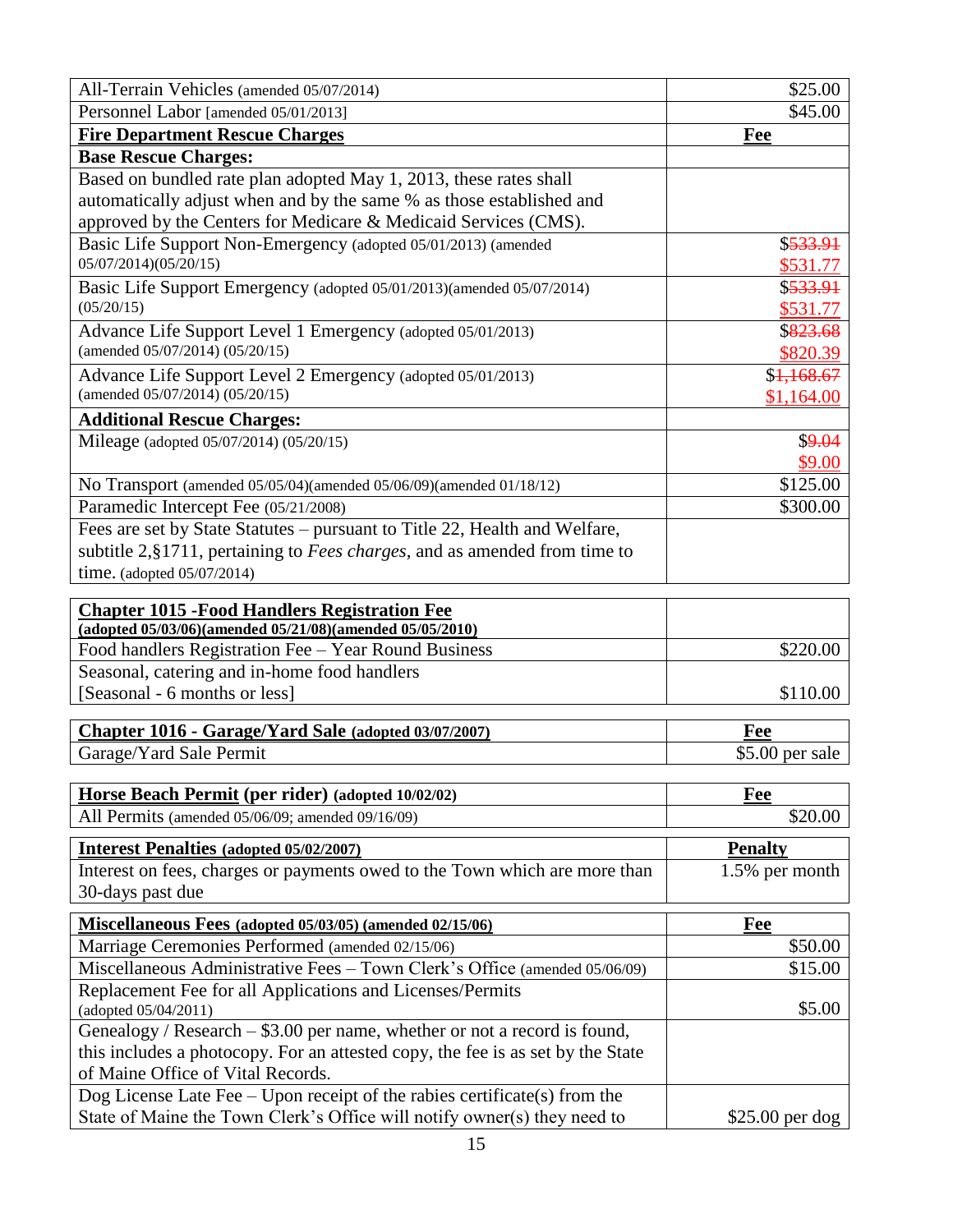| register their $\log(s)$ within 10-days. If a resident fails to license their $\log(s)$ |                      |
|-----------------------------------------------------------------------------------------|----------------------|
| within 10-days of notification from the Town Clerk's Office a late fee will be          |                      |
| charged for each dog. (05/21/2008) (amended 05/07/2014)                                 |                      |
| Non-sufficient Funds (adopted 05/07/2014)                                               | \$30.00              |
| Notary Fee (amended 3/6/96; 05/05/04; 05/21/2008)                                       | Fee                  |
| First 3-pages                                                                           | \$10.00              |
| Any Documents more than 3-pages                                                         | 15.00                |
| <b>Photocopies</b>                                                                      | Fee                  |
| Single Sheets - Their Original                                                          |                      |
| 8 1/2 x 11 Regular, each copy                                                           | \$0.25               |
| $8\frac{1}{2}$ x 14 Legal, each copy                                                    | \$1.00               |
| 11 x 17 Ledger, each copy                                                               | \$1.50               |
| Photocopies (amended 3/6/96)                                                            | Fee                  |
| Single Sheets - Our Document                                                            |                      |
| 8 1/2 x 11 or 14 or 17, first page                                                      | \$2.00               |
| <b>Each Additional Page</b>                                                             | \$0.50               |
| Maps, each copy                                                                         | \$5.00               |
| Meeting DVD [Copying]                                                                   | \$25.00              |
| Electronic Responses to Requests (adopted 05/07/2014)                                   | \$15.00 per hour [or |
|                                                                                         | any part thereof]    |
| <b>Police Department Charges</b>                                                        | Fee                  |
| Special Police Charge, Per Hour (amended 05/05/04; 05/02/07; 05/21/2008;                |                      |
| 05/04/2011                                                                              | \$43.90              |
| Police Cruiser Charge (adopted 05/07/2014)                                              | \$46.35 per every    |
|                                                                                         | four hours           |
| Notice of minimum charge if event is canceled without proper notice                     |                      |
| <b>Police Reports</b>                                                                   |                      |
| First Page (amended 05/05/04)                                                           | \$12.00              |
| Each Additional Page (amended 05/05/04)                                                 | \$1.50               |
| Fingerprinting                                                                          |                      |
| For Civilians' Personal Use (not criminal), each set                                    | \$3.00               |
| Copy Of Video Tape                                                                      |                      |
| Blank Tape Provided (amended 05/05/04)                                                  | \$12.00              |
| No Tape Provided (amended 05/05/04)                                                     | \$15.00              |
| <b>Public Works Department Charges</b>                                                  | <b>Fee</b>           |
| Fee for Building Coordination Form (05/05/04)                                           | \$25.00              |
| Voter Registration Fees (amended 09/06/2006)                                            | <b>Fee</b>           |
| Fees are as set by the Secretary of State's Office pursuant to Title 21-A,              |                      |
| Section 2, §4, Fees, and as amended from time to time.                                  |                      |
| <b>Vehicle Registration Fee</b>                                                         | Fee                  |
| Fees are set by the Secretary of State's Office, Department of Motor                    |                      |
| Vehicles pursuant to Title 29-A, Subchapter 2 §, Fees, and as amended from              |                      |
| time to time. [amended 05/02/2012]                                                      |                      |

Vote: 7 Yeas.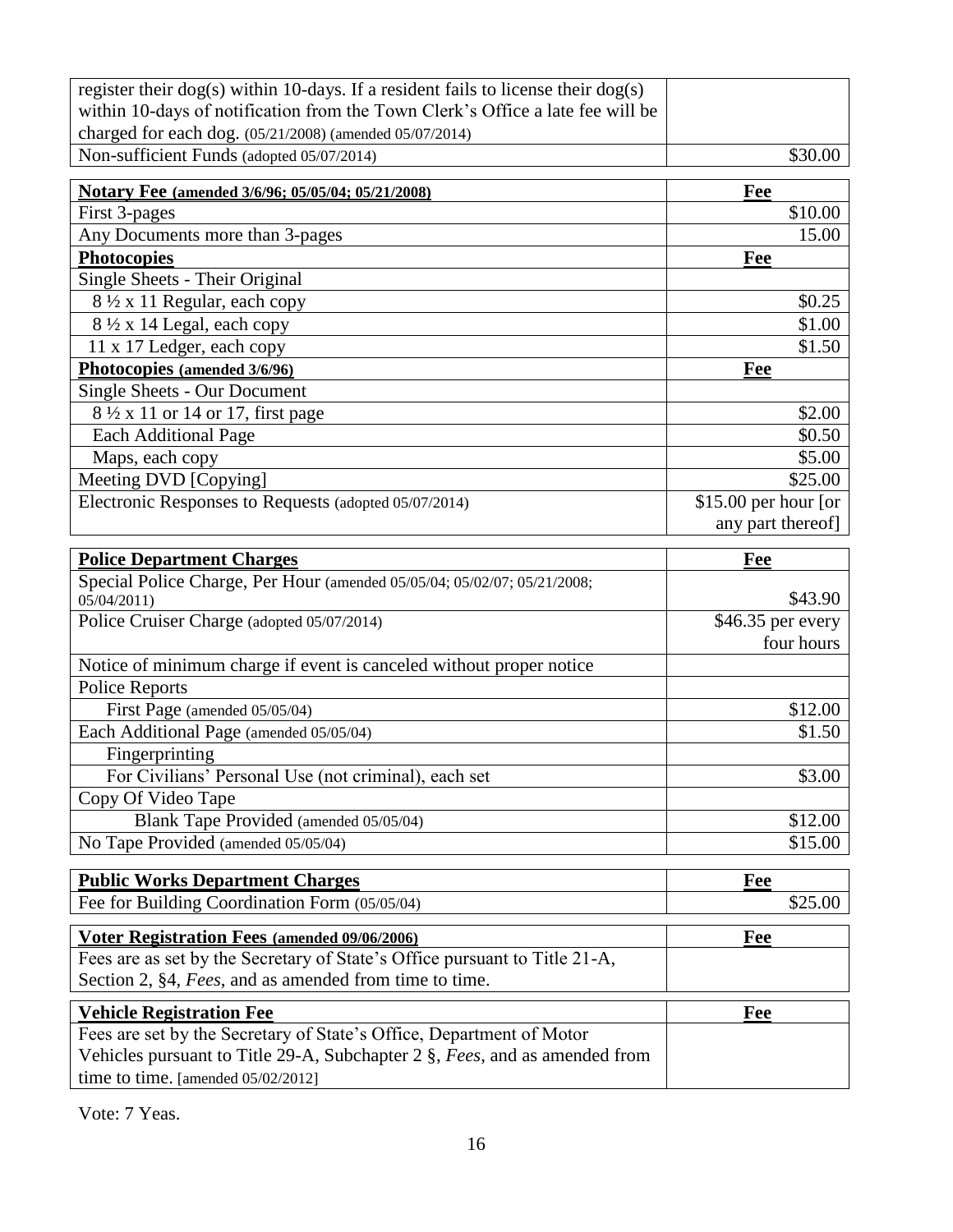**Order No. 16-025. Act on the request from the Vacationland Dog Club, Inc. and York County Kennel Club, for a Mass Gathering Permit for the AKC sanctioned dog show, the Southern Maine Coastal Classic, located at Wassamki Springs Campground scheduled for Thursday, May 19, 2016 through Sunday, May 22, 2016.** Motion by Councilor Caterina, seconded by Councilor Babine, to move approval on the request from the Vacationland Dog Club, Inc. and York County Kennel Club, for a Mass Gathering Permit for the AKC sanctioned dog show, the Southern Maine Coastal Classic, located at Wassamki Springs Campground scheduled for Thursday, May 19, 2016 through Sunday, May 22, 2016.

#### Vote: 7 Yeas.

**Order No. 16-026. Act to authorize the Town Manager to enter into an Interlocal Agreement with Cape Elizabeth for shared Harbormaster Services.** Thomas J. Hall, Town Manager, gave a brief overview on this item and responded to questions from the Town Council.

Motion by Councilor Babine, seconded by Councilor Caterina, to move approval to authorize the Town Manager to enter into an Interlocal Agreement with Cape Elizabeth for shared Harbormaster Services.

Vote: 7 Yeas.

**Item 8. Non Action Items.** None at this time.

#### **Item 9. Standing and Special Committee Reports and Liaison Reports.**

- Councilor Rowan gave a brief overview on the Housing Alliance, the SEDCO Board and the Historical Implementation Preservation Committee.
- Councilor Caterina gave a brief overview on the Long Range Planning Committee, the Communication – FB and the Community Calendar.
- Councilor St. Clair noted that the Appointments Committee had met prior to the Town Council Workshop and would like to post the name of Kimberly Fowler to the Housing Alliance Committee.
- Councilor Hayes gave an update on the Eastern Trail Fund Raising efforts.
- Councilor Caiazzo gave an update on the School Board noting that Scarborough and Cape Elizabeth share the Food Service Director.
- Chairman Donovan gave an update on the Energy Committee.

**Item 10. Town Manager Report.** Thomas J. Hall, Town Manager, gave the following updates:

- The education piece on recycling has been in progress; the stickers for the containers would be distributed soon
- The Plovers are back on all three beaches.
- The Gateway Signage [entrance into Scarborough] will be in place soon. The service clubs who would like to be listed on these signs will be.
- The sale of the Higgins Beach Inn did not go through; therefore, the agreements that the Town Council had approved at the last meeting are now moot.
- The Police and Fire Annual Ceremony would be on Friday, April 29<sup>th</sup> at 5:30 p.m. at the High School.
- The Annual Chamber Dinner would be on Tuesday, May 10<sup>th</sup> at the new Bellavita Facility, located on the Black Point Road